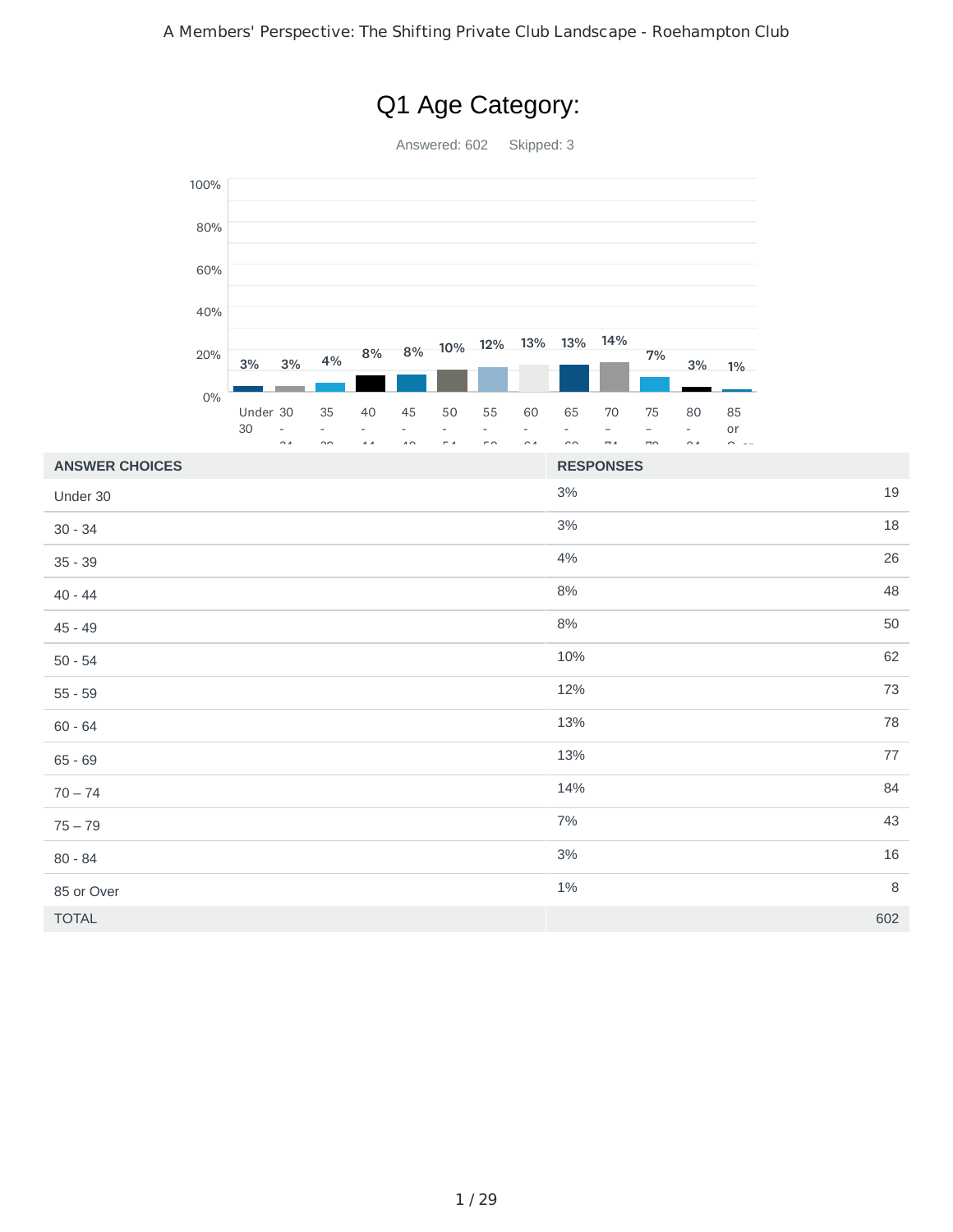

# Q2 Gender: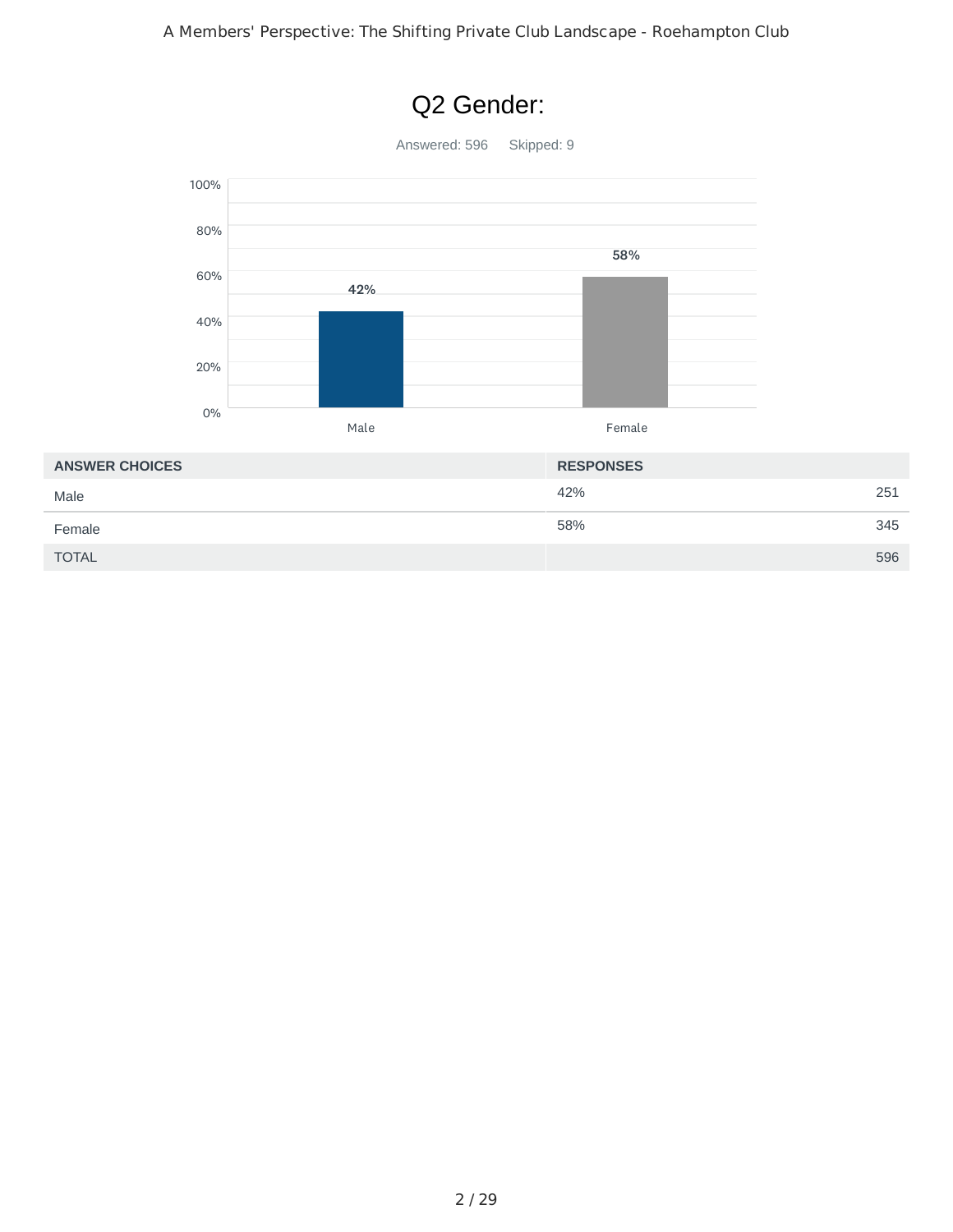

# Q3 Household Composition:

| <b>ANSWER CHOICES</b>                    | <b>RESPONSES</b> |     |
|------------------------------------------|------------------|-----|
| Single person without dependent children | 15%              | 92  |
| Single person with dependent children    | 3%               | 20  |
| Couple without dependent children        | 43%              | 260 |
| Couple with dependent children           | 36%              | 218 |
| Other (please specify)                   | 2%               | 12  |
| <b>TOTAL</b>                             |                  | 602 |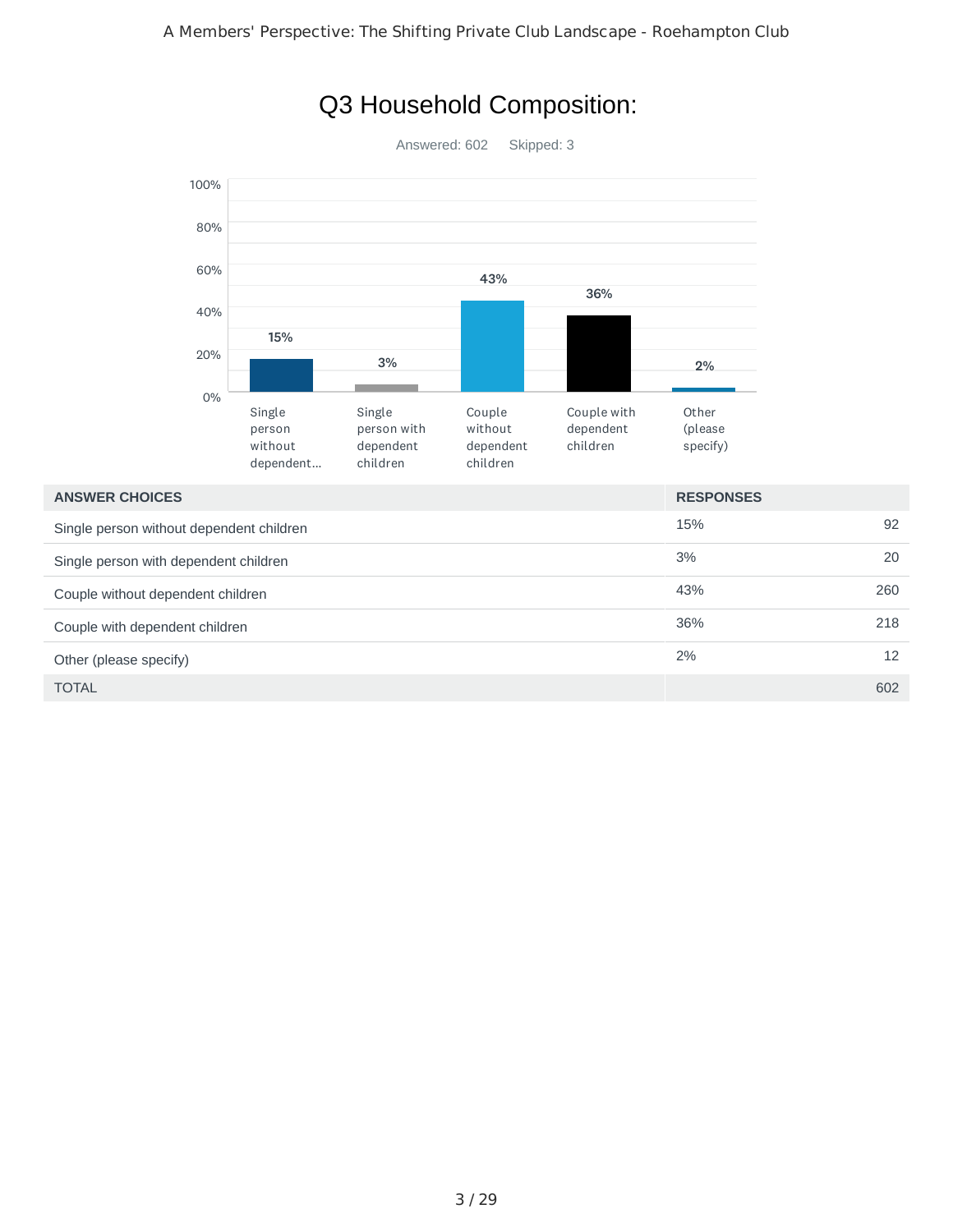

# Q4 Employment Status:

| <b>ANSWER CHOICES</b>          | <b>RESPONSES</b> |     |
|--------------------------------|------------------|-----|
| Employed                       | 27%              | 163 |
| Seeking employment             | 0%               | 2   |
| Business owner / Self-employed | 20%              | 122 |
| Retired                        | 42%              | 251 |
| Student                        | $1\%$            | 5   |
| Other (please specify)         | 9%               | 54  |
| <b>TOTAL</b>                   |                  | 597 |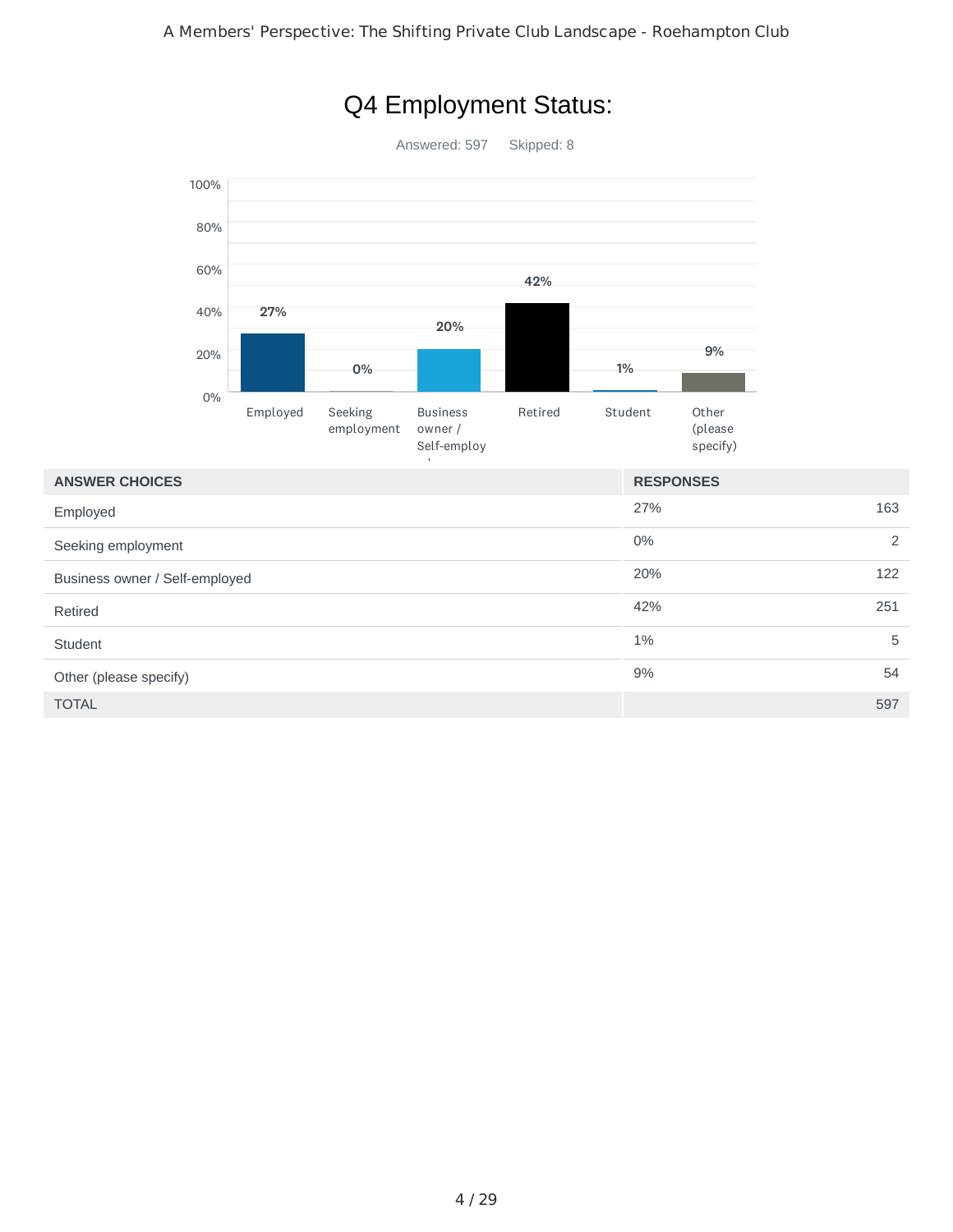



| <b>ANSWER CHOICES</b> | <b>RESPONSES</b> |     |
|-----------------------|------------------|-----|
| Less than 2 years     | 8%               | 46  |
| $2 - 3$ years         | 5%               | 32  |
| $4 - 6$ years         | 10%              | 60  |
| 7 - 10 years          | 10%              | 59  |
| 11 - 15 years         | 12%              | 71  |
| 16 - 20 years         | 9%               | 53  |
| More than 20 years    | 46%              | 276 |
| <b>TOTAL</b>          |                  | 597 |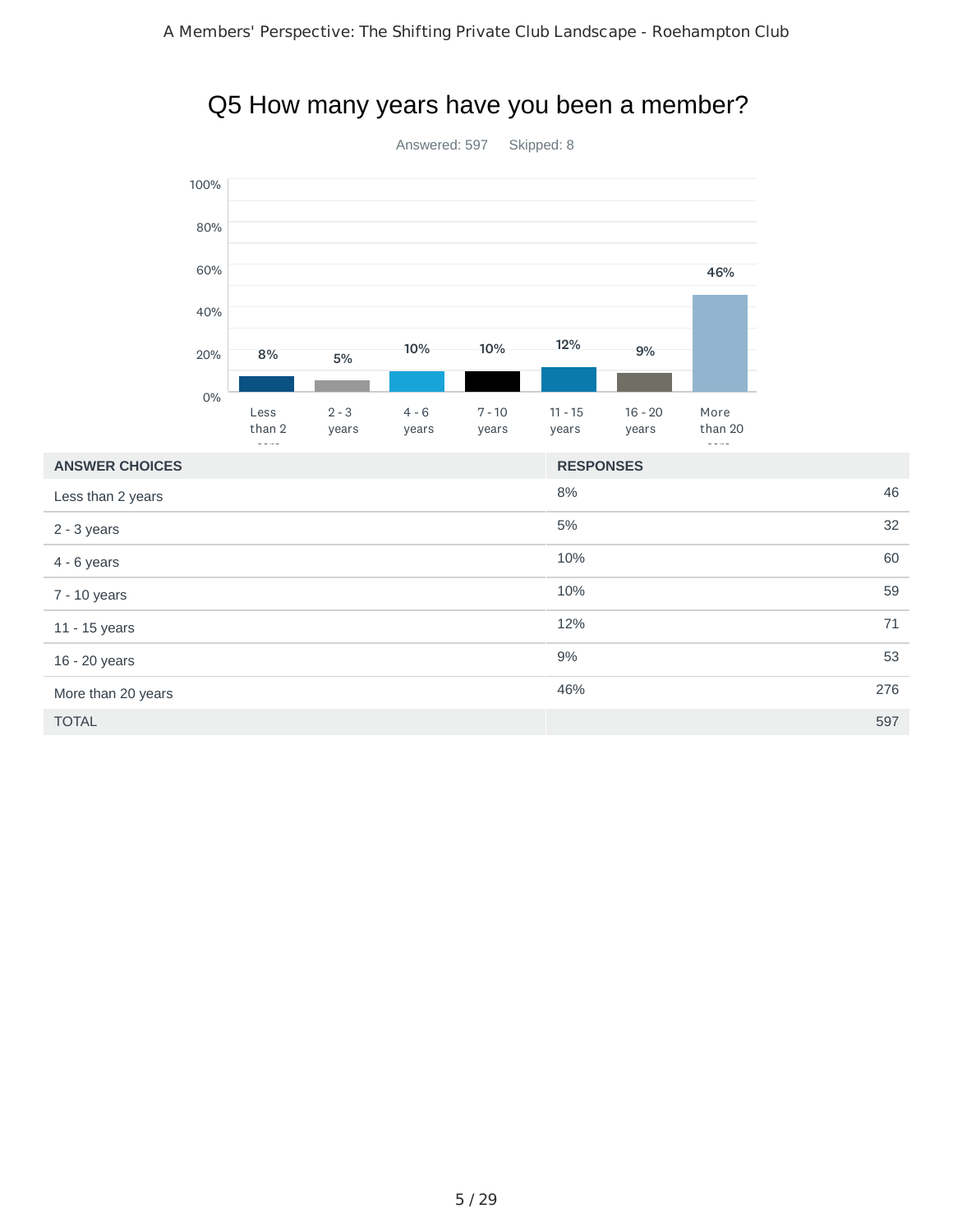# Q6 Which of the following best describes your level of membership?



#### **ANSWER CHOICES RESPONSES**

| Full member                                                  | 51% | 303 |
|--------------------------------------------------------------|-----|-----|
| Racquet Sports / Fitness                                     | 25% | 150 |
| Intermediate / Young Professional member (i.e. up to age 40) | 3%  | 19  |
| Restricted / limited member                                  | 21% | 125 |
| <b>TOTAL</b>                                                 |     | 597 |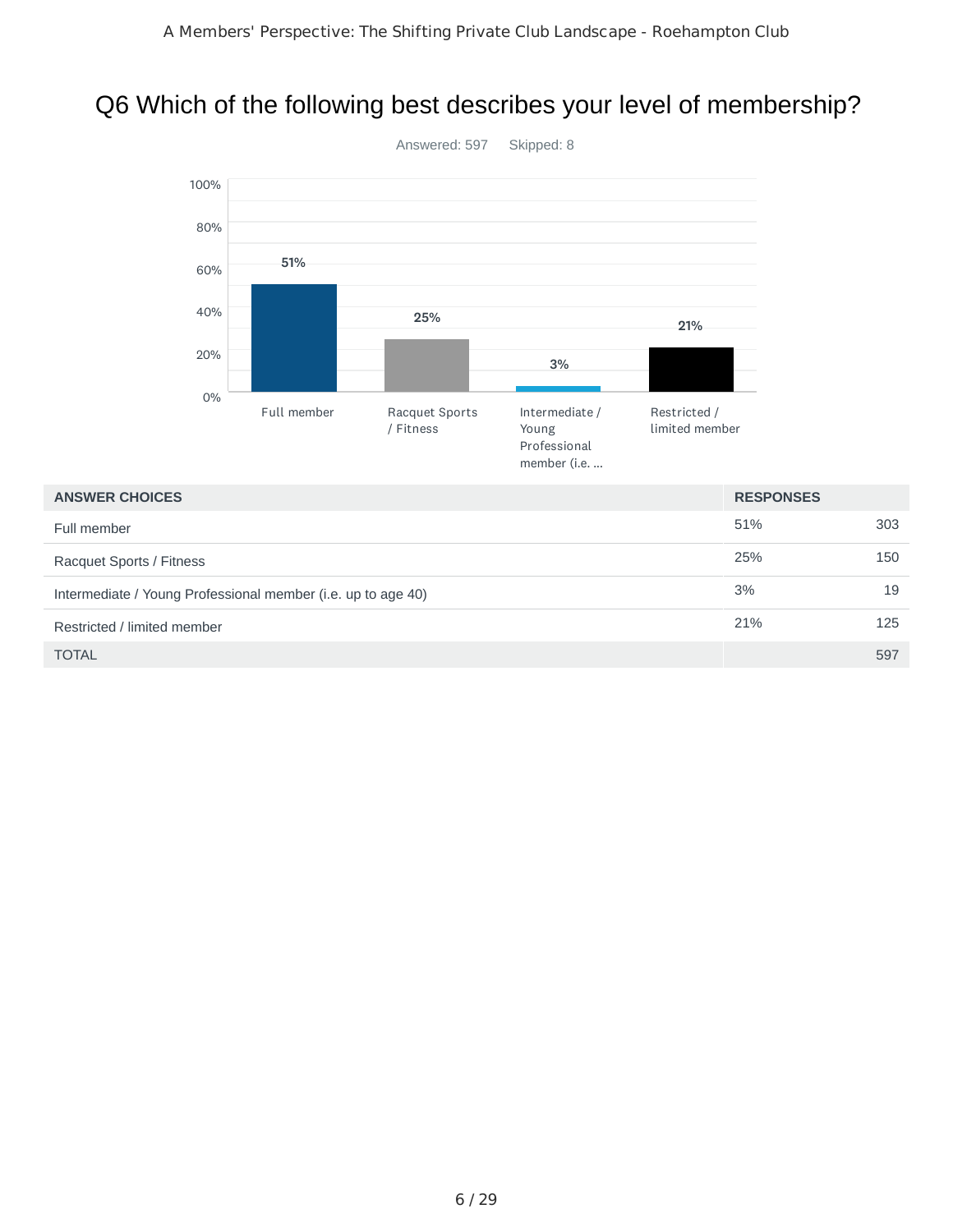### Q7 Which of the following best describes the frequency with which you use the Club?



| ,,,,,,,,,,,,,,,,,,,,,                                                | .   |     |
|----------------------------------------------------------------------|-----|-----|
| I use the Club routinely; it is part of my daily / weekly routine.   | 86% | 512 |
| I use the Club as my availability permits, or as opportunity arises. | 14% | 85  |
| <b>TOTAL</b>                                                         |     | 597 |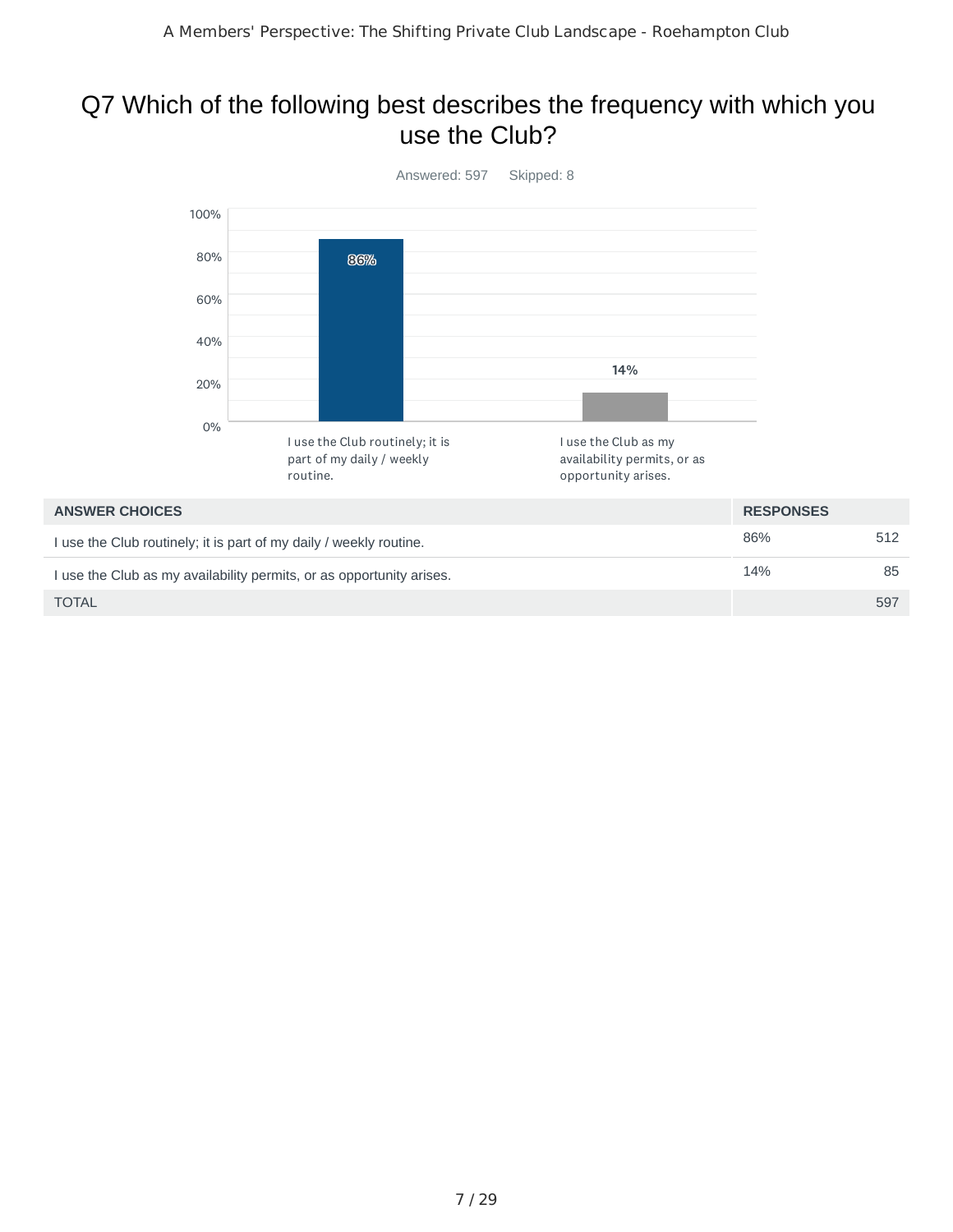#### Q8 What makes your club important to you? (You may select more than one)



| <b>ANSWER CHOICES</b>         | <b>RESPONSES</b> |     |
|-------------------------------|------------------|-----|
| <b>Activities</b>             | 85%              | 509 |
| Quality of Amenities          | 85%              | 505 |
| Proximity                     | 68%              | 405 |
| Friends                       | 65%              | 386 |
| Family                        | 31%              | 187 |
| Exclusivity                   | 25%              | 152 |
| Privacy                       | 15%              | 87  |
| Other (please specify)        | 6%               | 34  |
| <b>Status</b>                 | 5%               | 27  |
| <b>Total Respondents: 597</b> |                  |     |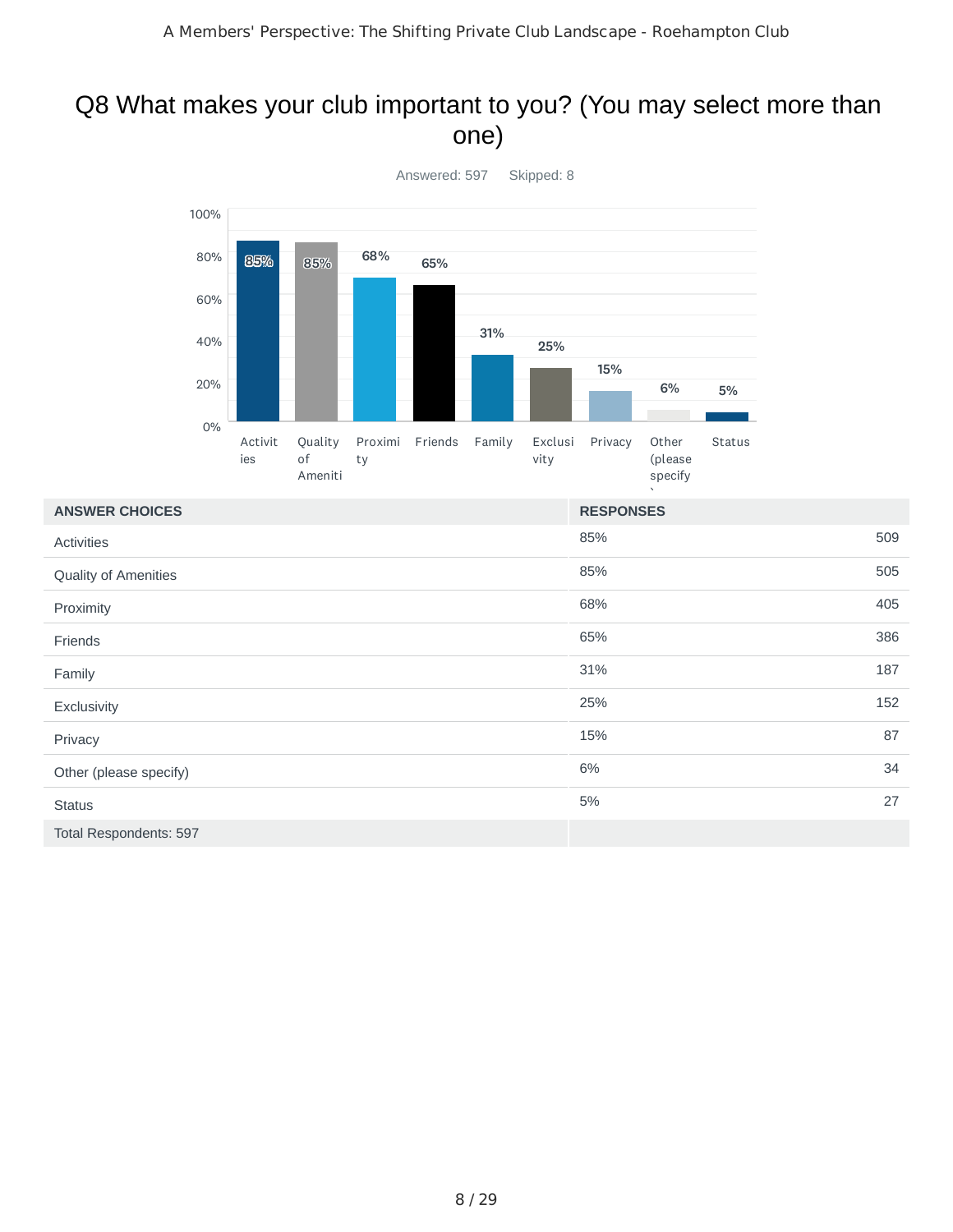#### Q9 For the answers you previously selected, please rank them in order of priority to you, with '1' being the highest priority. You can adjust the ranking order by clicking and dragging each answer option up or down the list.

|                          | $\mathbf{1}$ | 2 <sup>2</sup> | 3   | $\overline{4}$ | 5   | 6              | $\overline{7}$ | 8           | 9           | <b>TOTAL</b> | <b>SCORE</b> |
|--------------------------|--------------|----------------|-----|----------------|-----|----------------|----------------|-------------|-------------|--------------|--------------|
|                          |              |                |     |                |     |                |                |             |             |              |              |
| Friends                  | 17%          | 30%            | 24% | 20%            | 6%  | 2%             | 1%             | $0\%$       | 0%          |              |              |
|                          | 60           | 105            | 86  | 71             | 23  | $\overline{7}$ | $\mathbf{2}$   | 1           | 0           | 355          | 7.21         |
| Privacy                  | 6%           | 10%            | 16% | 26%            | 23% | 11%            | 8%             | $0\%$       | $0\%$       |              |              |
|                          | 5            | 8              | 13  | 21             | 18  | 9              | 6              | $\mathbf 0$ | 0           | 80           | 5.88         |
| Family                   | 20%          | 20%            | 24% | 21%            | 10% | 5%             | 1%             | $0\%$       | $0\%$       |              |              |
|                          | 35           | 36             | 42  | 37             | 17  | $\mathsf 9$    | $\mathbf 1$    | $\mathbf 0$ | 0           | 177          | 7.02         |
| Exclusivity              | 6%           | 11%            | 18% | 29%            | 23% | 7%             | 4%             | 1%          | $0\%$       |              |              |
|                          | 9            | 16             | 26  | 42             | 33  | 10             | 6              | 1           | 0           | 143          | 6.07         |
| <b>Activities</b>        | 53%          | 23%            | 16% | 6%             | 2%  | 0%             | 0%             | $0\%$       | $0\%$       |              |              |
|                          | 241          | 105            | 73  | 27             | 8   | $\overline{2}$ | 1              | 0           | 0           | 457          | 8.17         |
| Proximity                | 11%          | 30%            | 29% | 21%            | 8%  | 1%             | 1%             | $0\%$       | $0\%$       |              |              |
|                          | 42           | 111            | 108 | 77             | 29  | $\overline{4}$ | 2              | $\mathbf 0$ | $\mathbf 0$ | 373          | 7.11         |
| <b>Status</b>            | 0%           | 0%             | 12% | 4%             | 23% | 35%            | 4%             | 23%         | 0%          |              |              |
|                          | 0            | $\mathbf 0$    | 3   | $\mathbf 1$    | 6   | 9              | 1              | 6           | 0           | 26           | 4.15         |
| Quality of Amenities     | 30%          | 31%            | 25% | 10%            | 3%  | $0\%$          | 0%             | 0%          | 0%          |              |              |
|                          | 142          | 145            | 119 | 45             | 14  | $\overline{c}$ | 1              | 0           | 0           | 468          | 7.74         |
| [Insert text from Other] | 45%          | 18%            | 24% | 6%             | 6%  | 0%             | 0%             | $0\%$       | $0\%$       |              |              |
|                          | 15           | 6              | 8   | $\overline{2}$ | 2   | 0              | 0              | 0           | 0           | 33           | 7.91         |
|                          |              |                |     |                |     |                |                |             |             |              |              |

Answered: 552 Skipped: 53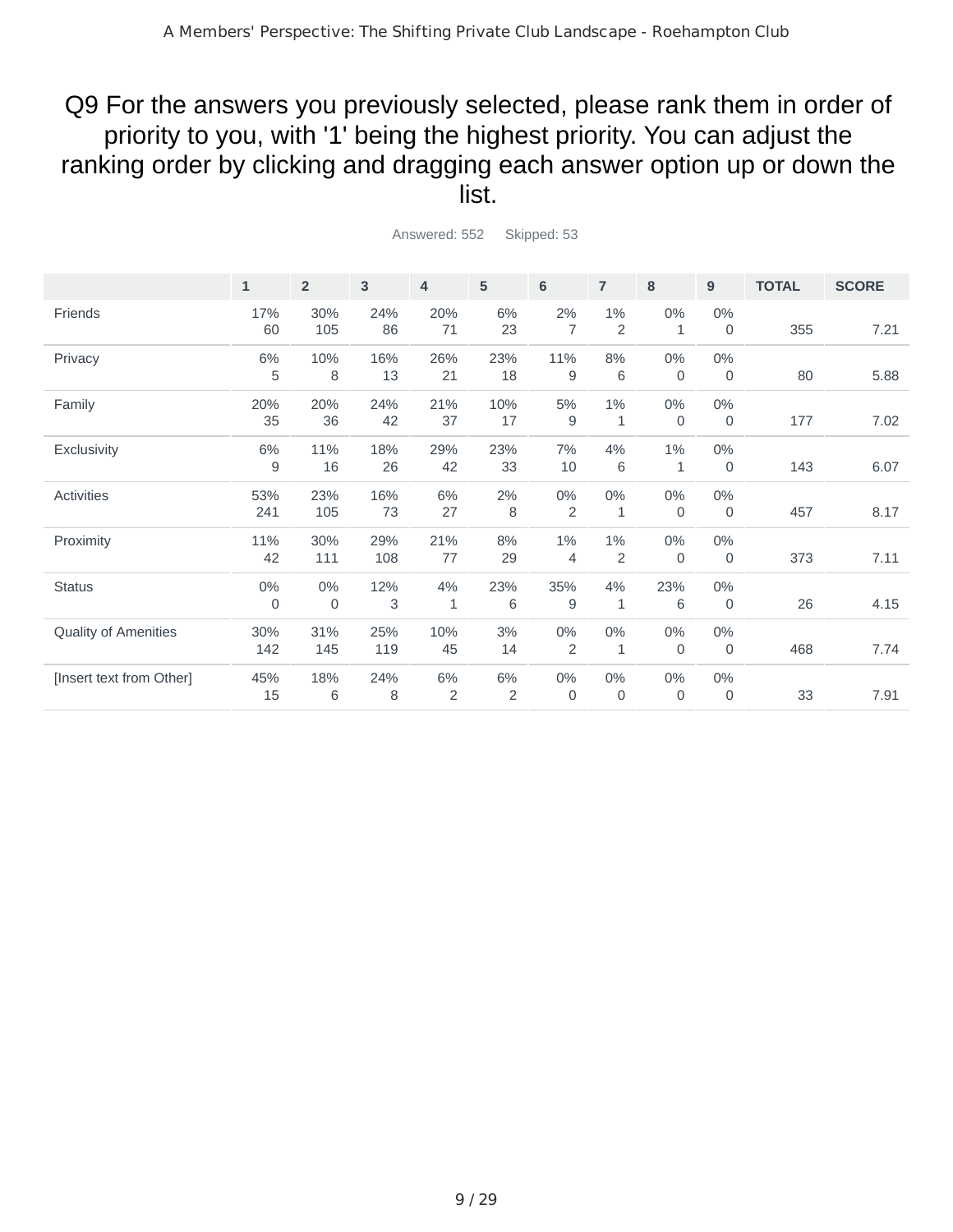#### A Members' Perspective: The Shifting Private Club Landscape - Roehampton Club

| <b>BASIC STATISTICS</b>  |                |                |               |             |                           |      |
|--------------------------|----------------|----------------|---------------|-------------|---------------------------|------|
|                          | <b>MINIMUM</b> | <b>MAXIMUM</b> | <b>MEDIAN</b> | <b>MEAN</b> | <b>STANDARD DEVIATION</b> |      |
| Activities               | 1.00           | 7.00           | 1.00          | 1.83        |                           | 1.09 |
| [Insert text from Other] | 1.00           | 5.00           | 2.00          | 2.09        |                           | 1.22 |
| Quality of Amenities     | 1.00           | 7.00           | 2.00          | 2.26        |                           | 1.12 |
| Friends                  | 1.00           | 8.00           | 3.00          | 2.79        |                           | 1.31 |
| Proximity                | 1.00           | 7.00           | 3.00          | 2.89        |                           | 1.20 |
| Family                   | 1.00           | 7.00           | 3.00          | 2.98        |                           | 1.46 |
| Exclusivity              | 1.00           | 8.00           | 4.00          | 3.93        |                           | 1.48 |
| Privacy                  | 1.00           | 7.00           | 4.00          | 4.13        |                           | 1.57 |
| <b>Status</b>            | 3.00           | 8.00           | 6.00          | 5.85        |                           | 1.54 |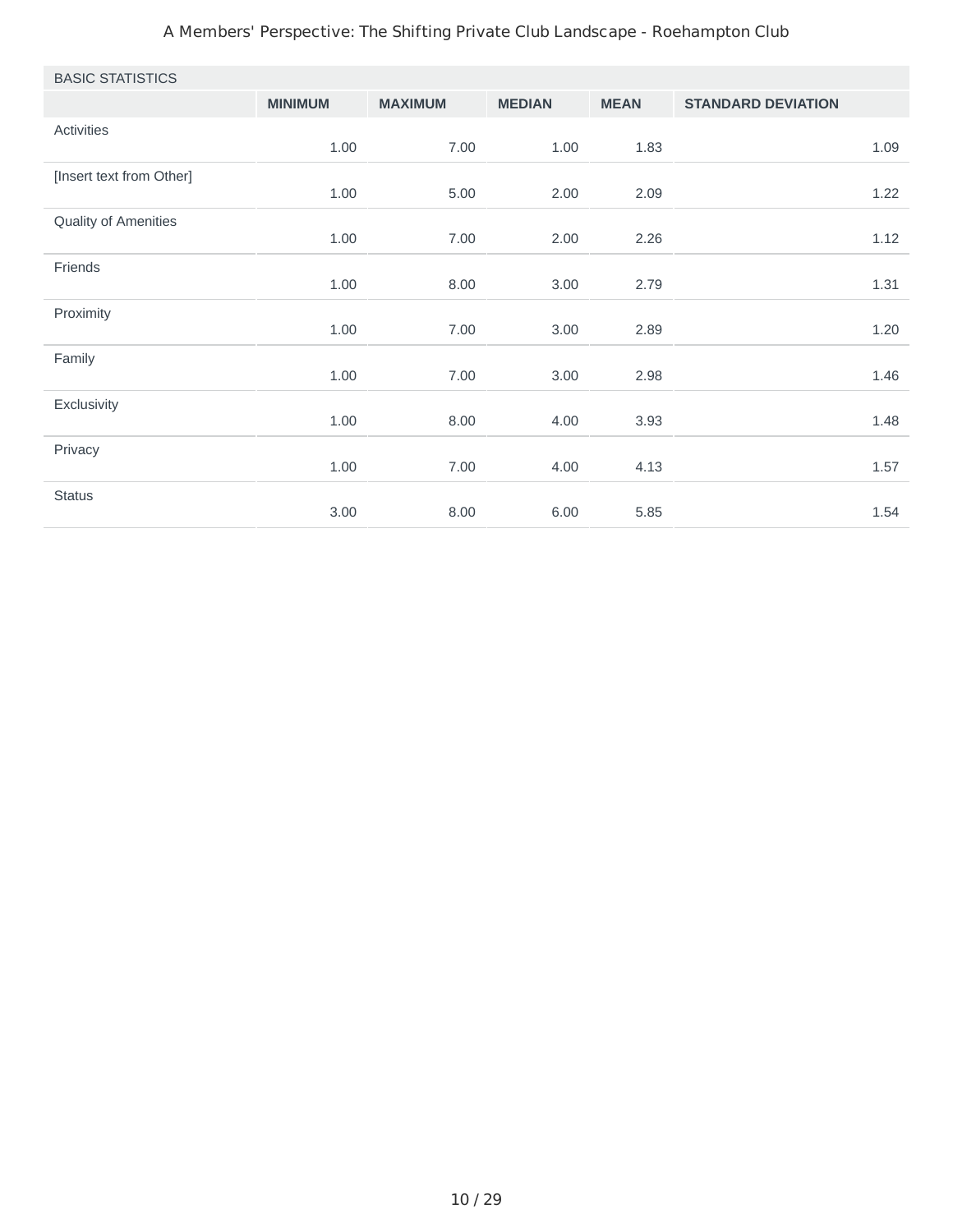## Q10 Has the COVID-19 pandemic changed the importance of your Club in your life?



| <b>ANSWER CHOICES</b>        | <b>RESPONSES</b> |
|------------------------------|------------------|
| Significantly less important | 9%<br>52         |
| Slightly less important      | 13%<br>78        |
| No change                    | 45%<br>266       |
| Slightly more important      | 19%<br>113       |
| Significantly more important | 13%<br>77        |
| <b>TOTAL</b>                 | 586              |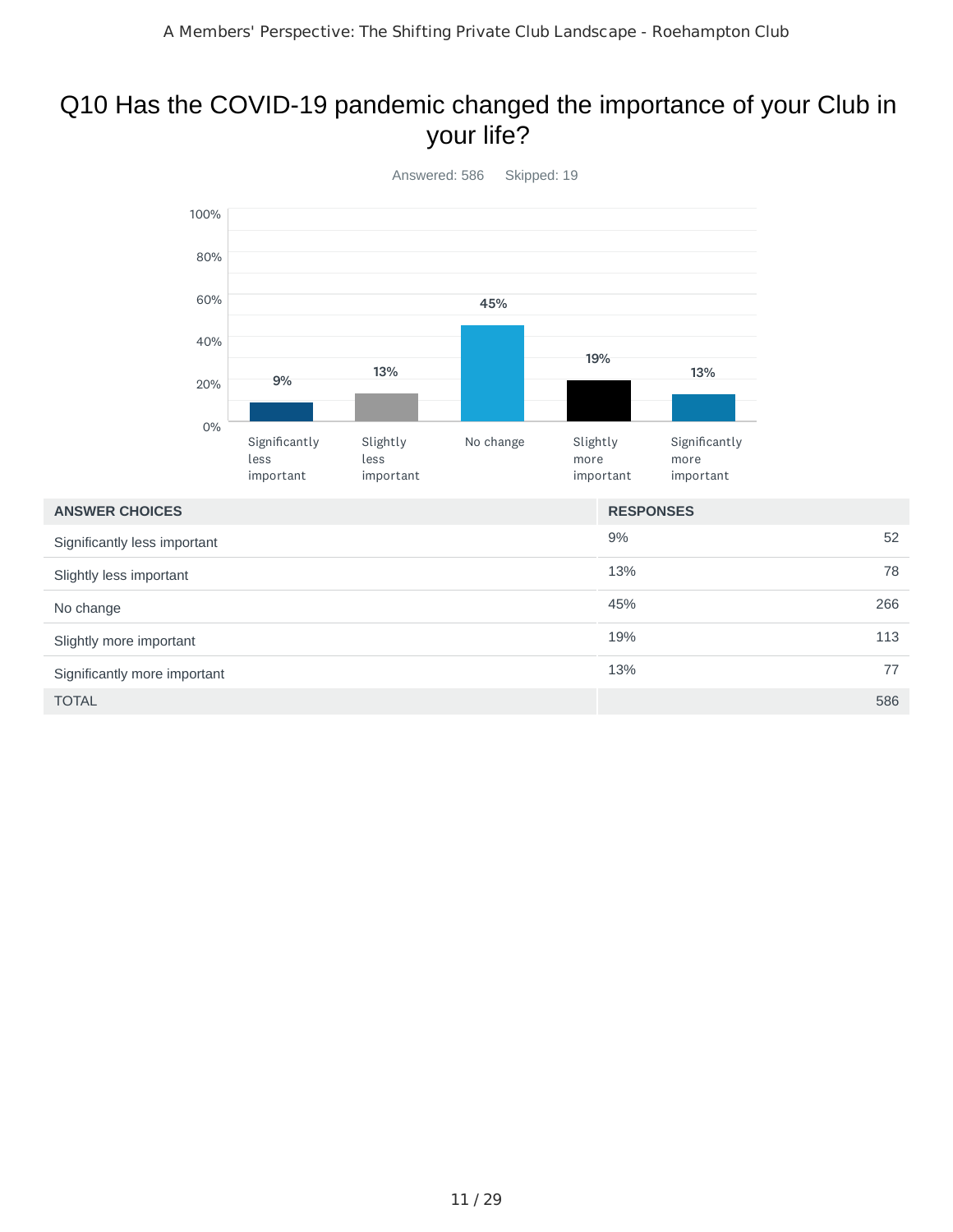#### Q11 How do you think your disposable income may change in the next twelve months?

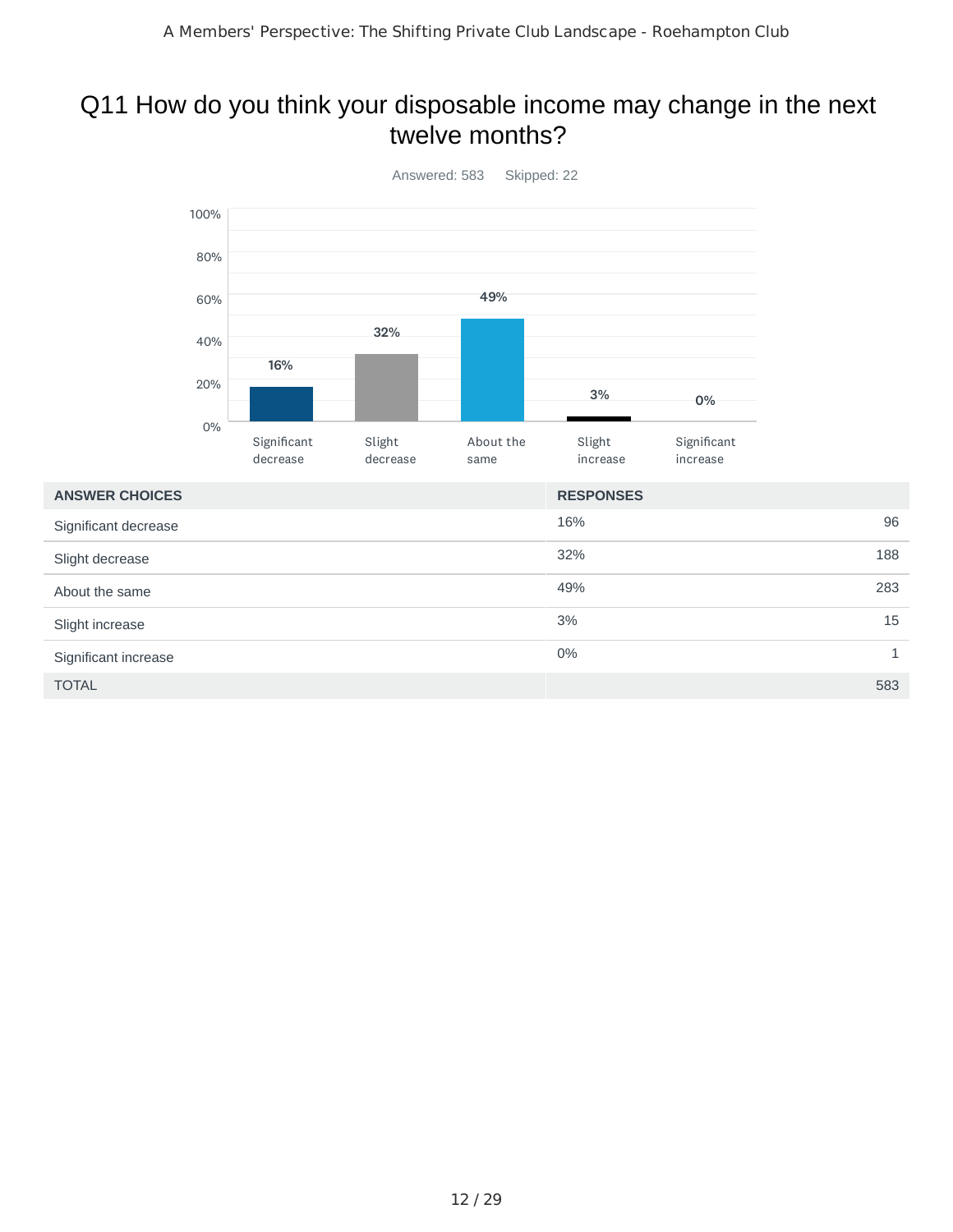### Q12 How do you think your overall consumer spending will change in the next twelve months?



 $\blacksquare$  TOTAL  $\blacksquare$  584

About the same

Slight increase

Significant increase

34% 198

 $1\%$  7

 $1\%$  3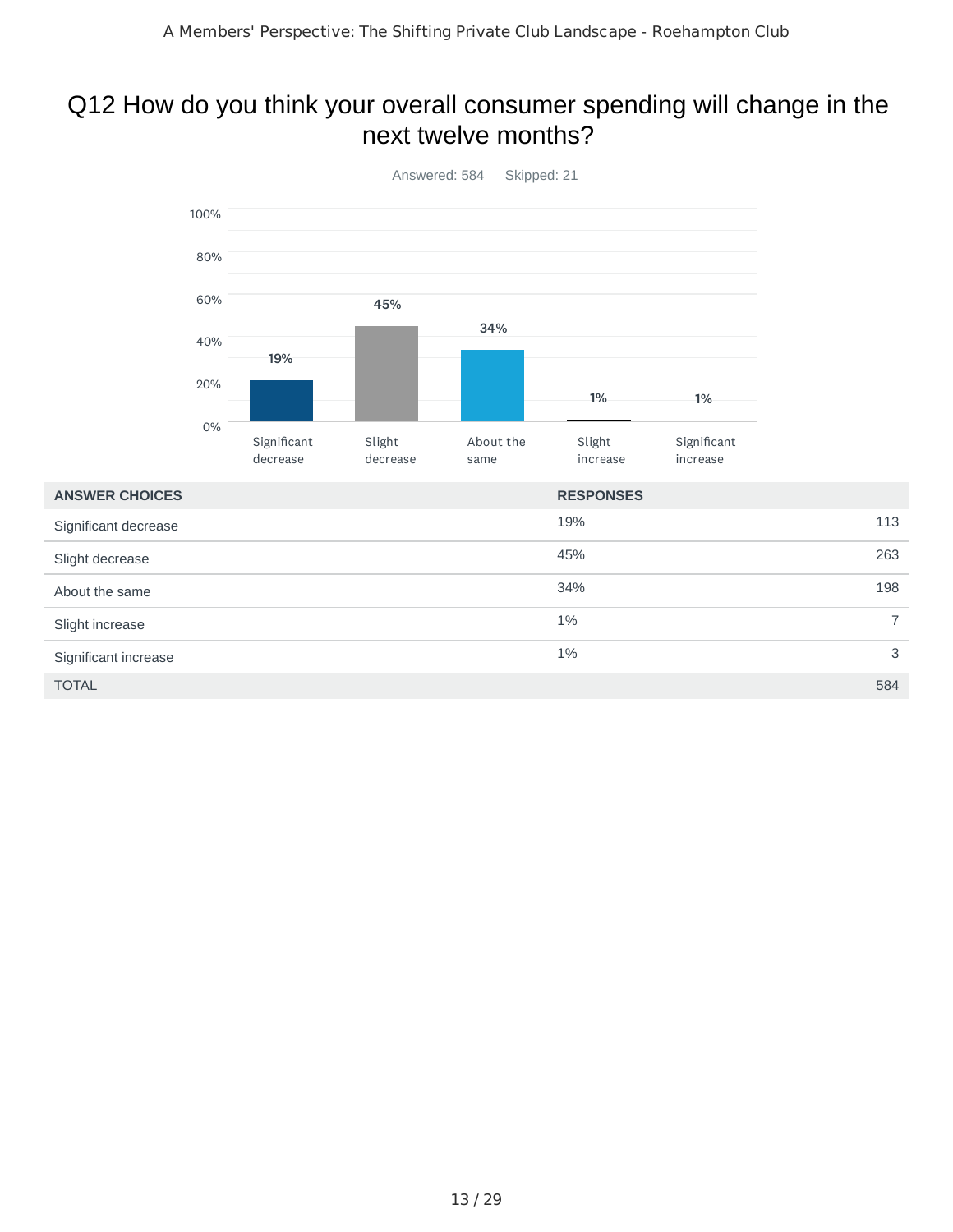#### Q13 How do you think your Club's financial position will change in the next twelve months?



27% 159

 $2\%$  14

 $1\%$  4

| About the same |  |  |
|----------------|--|--|

Slight decline

| Significant improvement |
|-------------------------|
|                         |

 $\blacksquare$  TOTAL  $\blacksquare$  581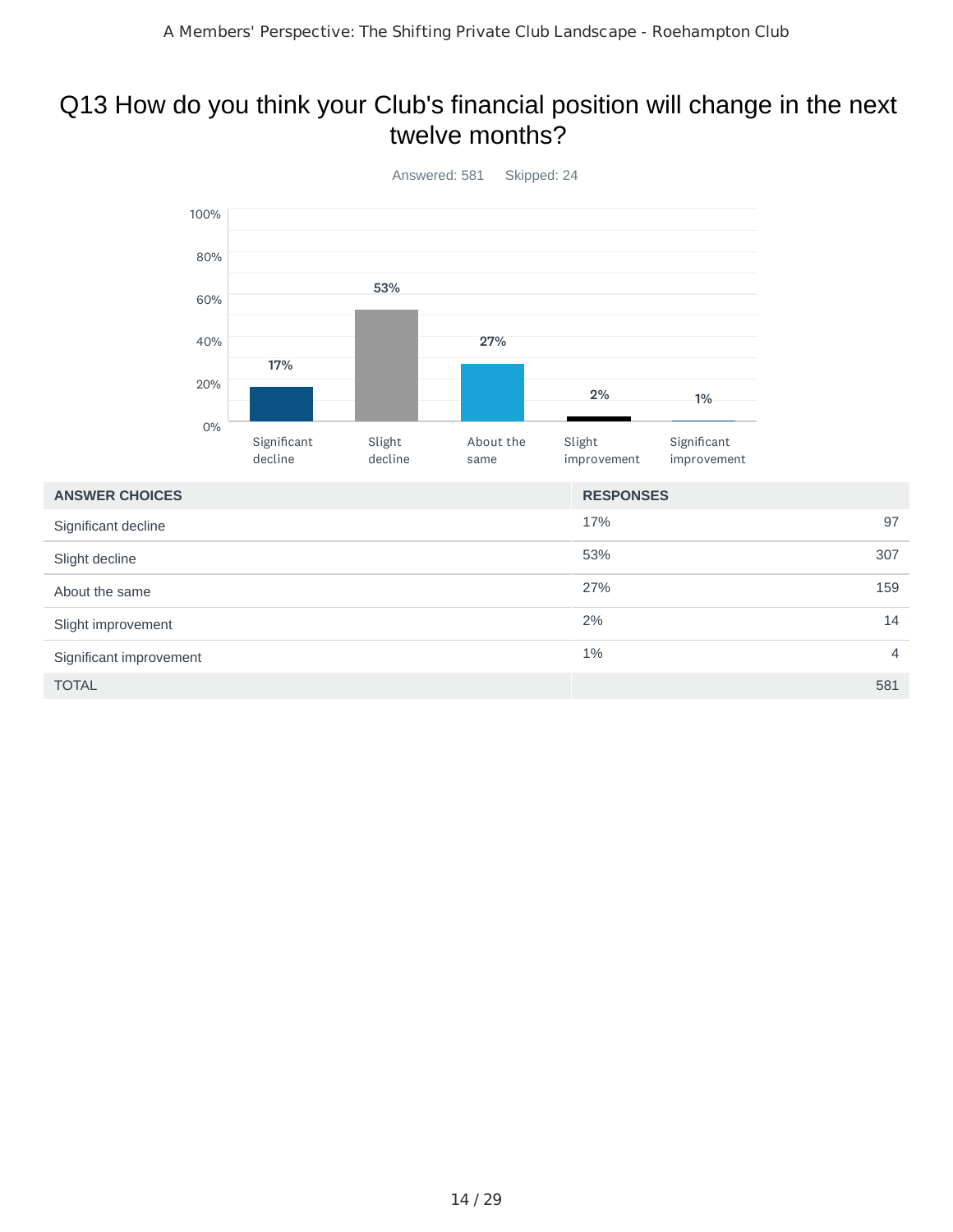## Q14 How do you expect your club to adjust member subscriptions and fees (if at all) for the current year as a result of COVID-19?



15 / 29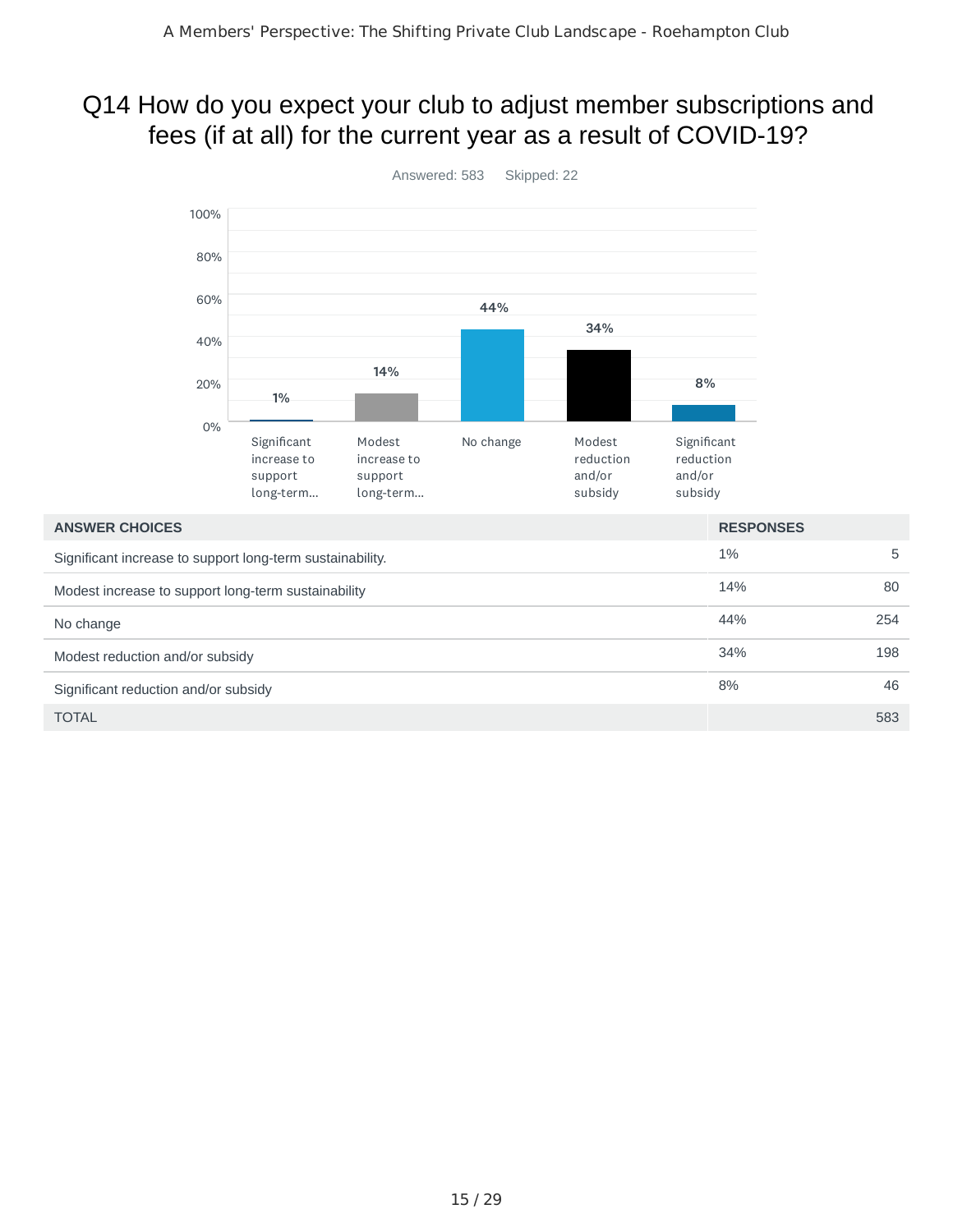### Q15 Are you in favor of your club offering membership specials and offers to encourage prospective members to join during the crisis?



20% 118 80% 462 TOTAL 580 **ANSWER CHOICES RESPONSES** Yes No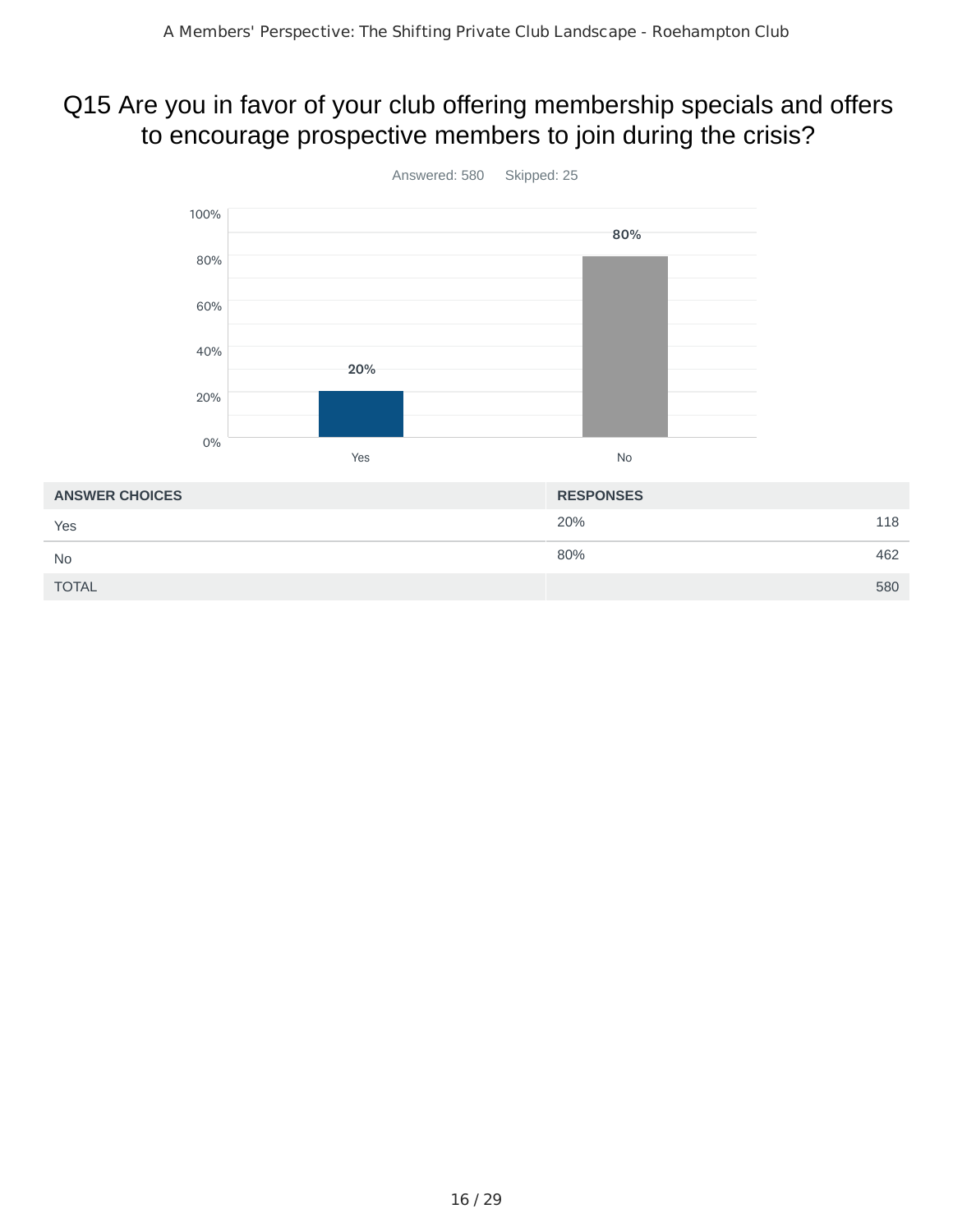## Q16 Do you expect your club to make changes to operations in the nearterm (post COVID-19 crisis) for the betterment of club finances?



1% 7

Yes, I expect drastic changes to improve club finances

TOTAL 582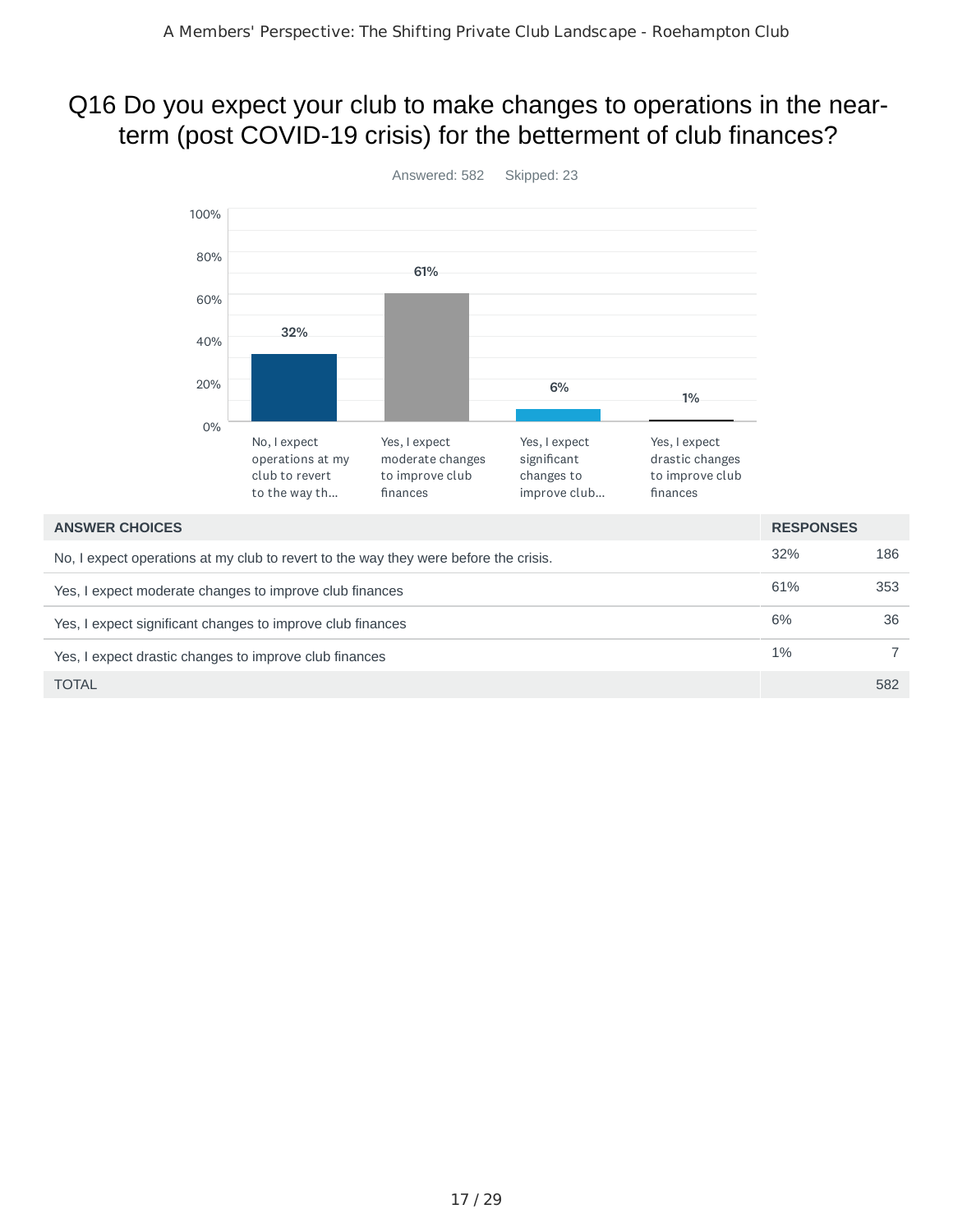#### Q17 Please select all areas of change that should be considered: (skip any amenities that your club does not offer)



| <b>ANSWER CHOICES</b>                                                                                  | <b>RESPONSES</b> |     |
|--------------------------------------------------------------------------------------------------------|------------------|-----|
| Food and Beverage: Adjustment to hours of operation for certain outlets to reduce costs                | 66%              | 234 |
| Food and Beverage: Reduction of subsidized member events                                               | 57%              | 201 |
| Facility and Administration: Adjustment to hours of operation for certain outlets to reduce costs      | 51%              | 182 |
| Golf Operations: Reduction of subsidized member events                                                 | 51%              | 180 |
| Tennis/Squash/Padel: Reduction of subsidized member events                                             | 47%              | 167 |
| Food and Beverage: Refinement of service standards to reduce staffing costs                            | 34%              | 121 |
| Spa Amenities and Treatments: Refinement of service standards to reduce staffing costs                 | 32%              | 114 |
| Golf Operations: Reduction of golf services (i.e. club cleaning and storage, cart servicing, starters) | 29%              | 104 |
| Facility and Administration: Refinement of service standards to reduce staffing costs                  | 26%              | 93  |
| Fitness/Wellness: Refinement of service standards to reduce staffing costs                             | 24%              | 86  |
| Golf Operations: Refinement of service standards to reduce staffing costs                              | 24%              | 85  |
| Pool: Refinement of service standards to reduce staffing costs                                         | 20%              | 70  |
| Tennis/Squash/Padel: Refinement of service standards to reduce staffing costs                          | 18%              | 65  |
| Golf Course Maintenance: Refinement of service standards to reduce staffing costs                      | 15%              | 55  |
| Other (please specify)                                                                                 | 8%               | 30  |
| Total Respondents: 355                                                                                 |                  |     |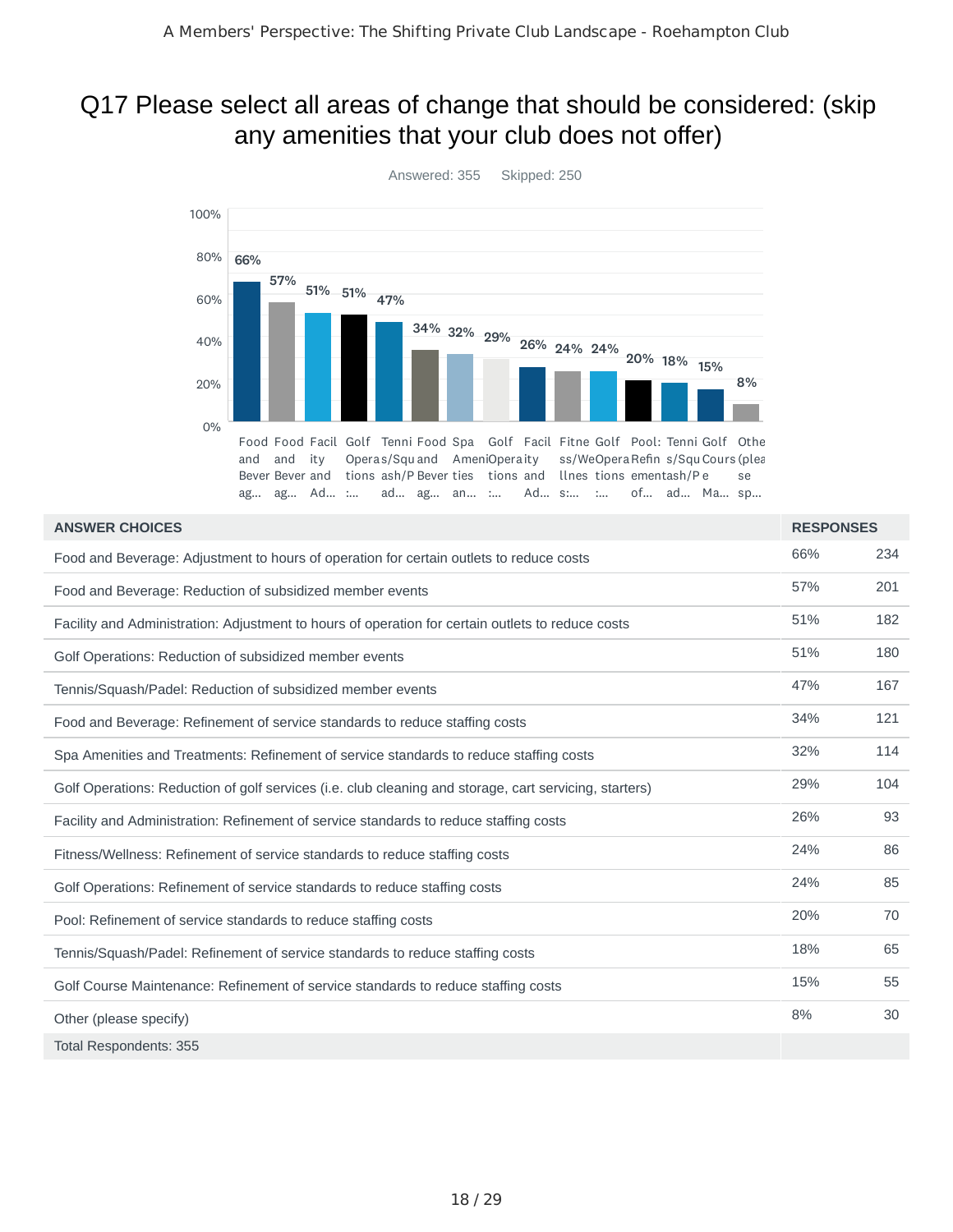#### Q18 What could cause you to leave your club in the near future? (You may select more than one)



| <b>ANSWER CHOICES</b>                                   | <b>RESPONSES</b> |     |
|---------------------------------------------------------|------------------|-----|
| Increased dues (above typical annual increases)         | 48%              | 274 |
| Deterioration of club facilities                        | 47%              | 270 |
| Unlikely to leave my club for any cause (within reason) | 39%              | 227 |
| Decrease in personal wealth/disposable income           | 30%              | 175 |
| Reduction of services offered                           | 28%              | 164 |
| Decreased service levels                                | 24%              | 137 |
| Friends leaving the club                                | 9%               | 54  |
| Other (please specify)                                  | 9%               | 53  |
| Reduction of opportunities for socialization            | 8%               | 48  |
| Capital assessments                                     | 6%               | 37  |
| <b>Total Respondents: 576</b>                           |                  |     |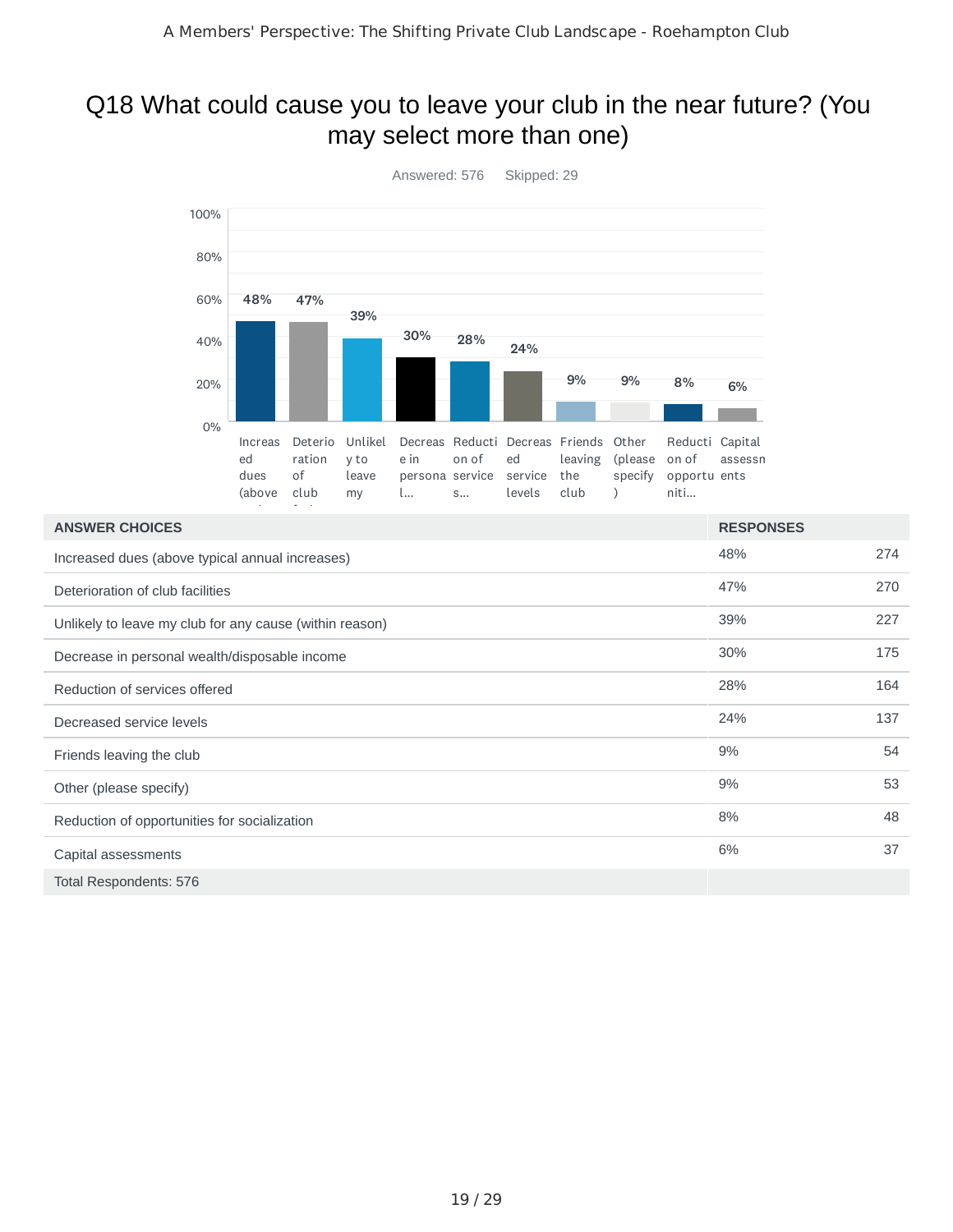### Q19 For the answers you previously selected, please rank them in order of priority to you, with '1' being the highest priority. You can adjust the ranking order by clicking and dragging each answer option up or down the list.

|                                                            | $\mathbf{1}$ | $\overline{2}$ | 3         | $\overline{\mathbf{4}}$ | 5                     | 6                    | $\overline{7}$       | 8                    | 9                 | 10                    | <b>TOTAL</b> | <b>SCORE</b> |
|------------------------------------------------------------|--------------|----------------|-----------|-------------------------|-----------------------|----------------------|----------------------|----------------------|-------------------|-----------------------|--------------|--------------|
| Unlikely to leave my club for any<br>cause (within reason) | 83%<br>125   | 12%<br>18      | 2%<br>3   | 3%<br>4                 | 0%<br>$\Omega$        | 0%<br>$\Omega$       | $0\%$<br>$\mathbf 0$ | $0\%$<br>$\mathbf 0$ | 0%<br>$\mathbf 0$ | 0%<br>$\Omega$        | 150          | 9.76         |
| Increased dues (above typical annual<br>increases)         | 45%<br>103   | 34%<br>78      | 16%<br>36 | 2%<br>5                 | 3%<br>7               | $0\%$<br>$\mathbf 0$ | $0\%$<br>$\mathbf 0$ | $0\%$<br>$\mathbf 0$ | 0%<br>$\mathbf 0$ | 0%<br>$\mathbf 0$     | 229          | 9.16         |
| Decreased service levels                                   | 11%<br>13    | 20%<br>24      | 36%<br>43 | 28%<br>33               | 4%<br>5               | 1%<br>$\mathbf{1}$   | 1%<br>$\mathbf{1}$   | $0\%$<br>$\mathbf 0$ | 0%<br>$\mathbf 0$ | 0%<br>$\Omega$        | 120          | 8.00         |
| Capital assessments                                        | 32%<br>10    | 32%<br>10      | 16%<br>5  | 13%<br>$\overline{4}$   | 3%<br>1               | 3%<br>1              | $0\%$<br>0           | $0\%$<br>$\mathbf 0$ | 0%<br>$\mathbf 0$ | 0%<br>0               | 31           | 8.68         |
| Reduction of services offered                              | 24%<br>33    | 37%<br>51      | 24%<br>33 | 12%<br>17               | 4%<br>5               | 0%<br>$\mathbf 0$    | $0\%$<br>$\mathbf 0$ | $0\%$<br>$\mathbf 0$ | 0%<br>$\mathbf 0$ | 0%<br>0               | 139          | 8.65         |
| Friends leaving the club                                   | 6%<br>3      | 21%<br>10      | 32%<br>15 | 17%<br>8                | 15%<br>7              | 9%<br>4              | $0\%$<br>0           | $0\%$<br>0           | 0%<br>$\mathbf 0$ | $0\%$<br>$\mathbf{0}$ | 47           | 7.62         |
| Decrease in personal<br>wealth/disposable income           | 36%<br>57    | 37%<br>59      | 14%<br>22 | 6%<br>9                 | 6%<br>10              | $1\%$<br>$\mathbf 1$ | $0\%$<br>$\mathbf 0$ | $0\%$<br>$\mathbf 0$ | 0%<br>$\mathbf 0$ | 0%<br>0               | 158          | 8.89         |
| Deterioration of club facilities                           | 26%<br>61    | 34%<br>79      | 25%<br>58 | 9%<br>22                | 6%<br>14              | 0%<br>1              | $0\%$<br>0           | $0\%$<br>$\mathbf 0$ | 0%<br>$\mathbf 0$ | 0%<br>$\Omega$        | 235          | 8.63         |
| Reduction of opportunities for<br>socialization            | 10%<br>4     | 10%<br>4       | 26%<br>11 | 29%<br>12               | 10%<br>$\overline{4}$ | 14%<br>6             | 2%<br>1              | $0\%$<br>$\mathbf 0$ | 0%<br>0           | 0%<br>0               | 42           | 7.29         |
| [Insert text from Other]                                   | 74%<br>35    | 11%<br>5       | 6%<br>3   | 6%<br>3                 | 0%<br>$\Omega$        | 0%<br>$\Omega$       | 2%<br>$\mathbf{1}$   | $0\%$<br>$\Omega$    | 0%<br>$\Omega$    | $0\%$<br>$\Omega$     | 47           | 9.45         |
|                                                            |              |                |           |                         |                       |                      |                      |                      |                   |                       |              |              |

Answered: 444 Skipped: 161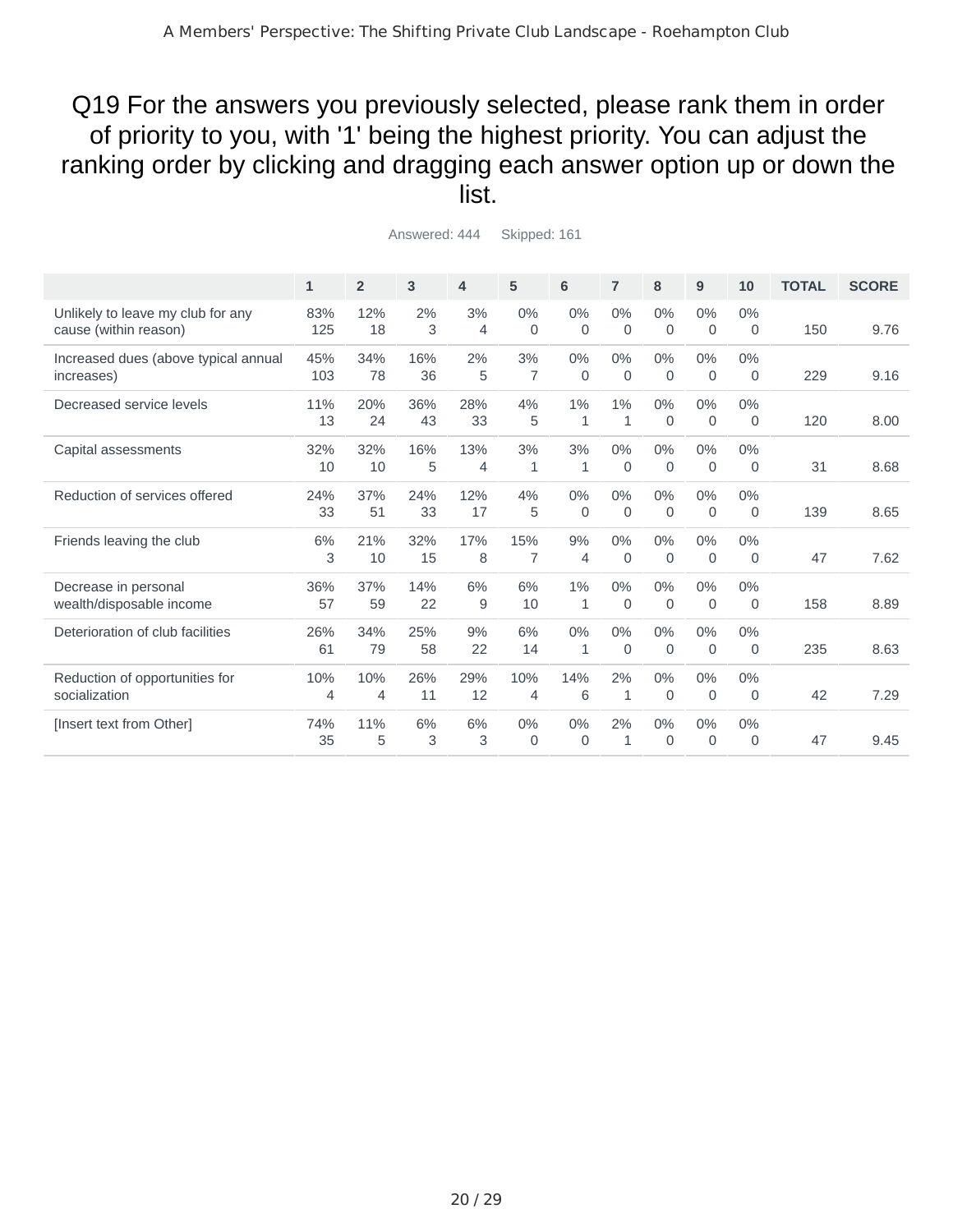#### A Members' Perspective: The Shifting Private Club Landscape - Roehampton Club

| <b>BASIC STATISTICS</b>                                 |                |                |               |             |                           |
|---------------------------------------------------------|----------------|----------------|---------------|-------------|---------------------------|
|                                                         | <b>MINIMUM</b> | <b>MAXIMUM</b> | <b>MEDIAN</b> | <b>MEAN</b> | <b>STANDARD DEVIATION</b> |
| Unlikely to leave my club for any cause (within reason) | 1.00           | 4.00           | 1.00          | 1.24        | 0.62                      |
| [Insert text from Other]                                | 1.00           | 7.00           | 1.00          | 1.55        | 1.18                      |
| Increased dues (above typical annual increases)         | 1.00           | 5.00           | 2.00          | 1.84        | 0.97                      |
| Decrease in personal wealth/disposable income           | 1.00           | 6.00           | 2.00          | 2.11        | 1.18                      |
| Capital assessments                                     | 1.00           | 6.00           | 2.00          | 2.32        | 1.30                      |
| Reduction of services offered                           | 1.00           | 5.00           | 2.00          | 2.35        | 1.08                      |
| Deterioration of club facilities                        | 1.00           | 6.00           | 2.00          | 2.37        | 1.16                      |
| Decreased service levels                                | 1.00           | 7.00           | 3.00          | 3.00        | 1.13                      |
| Friends leaving the club                                | 1.00           | 6.00           | 3.00          | 3.38        | 1.36                      |
| Reduction of opportunities for socialization            | 1.00           | 7.00           | 4.00          | 3.71        | 1.52                      |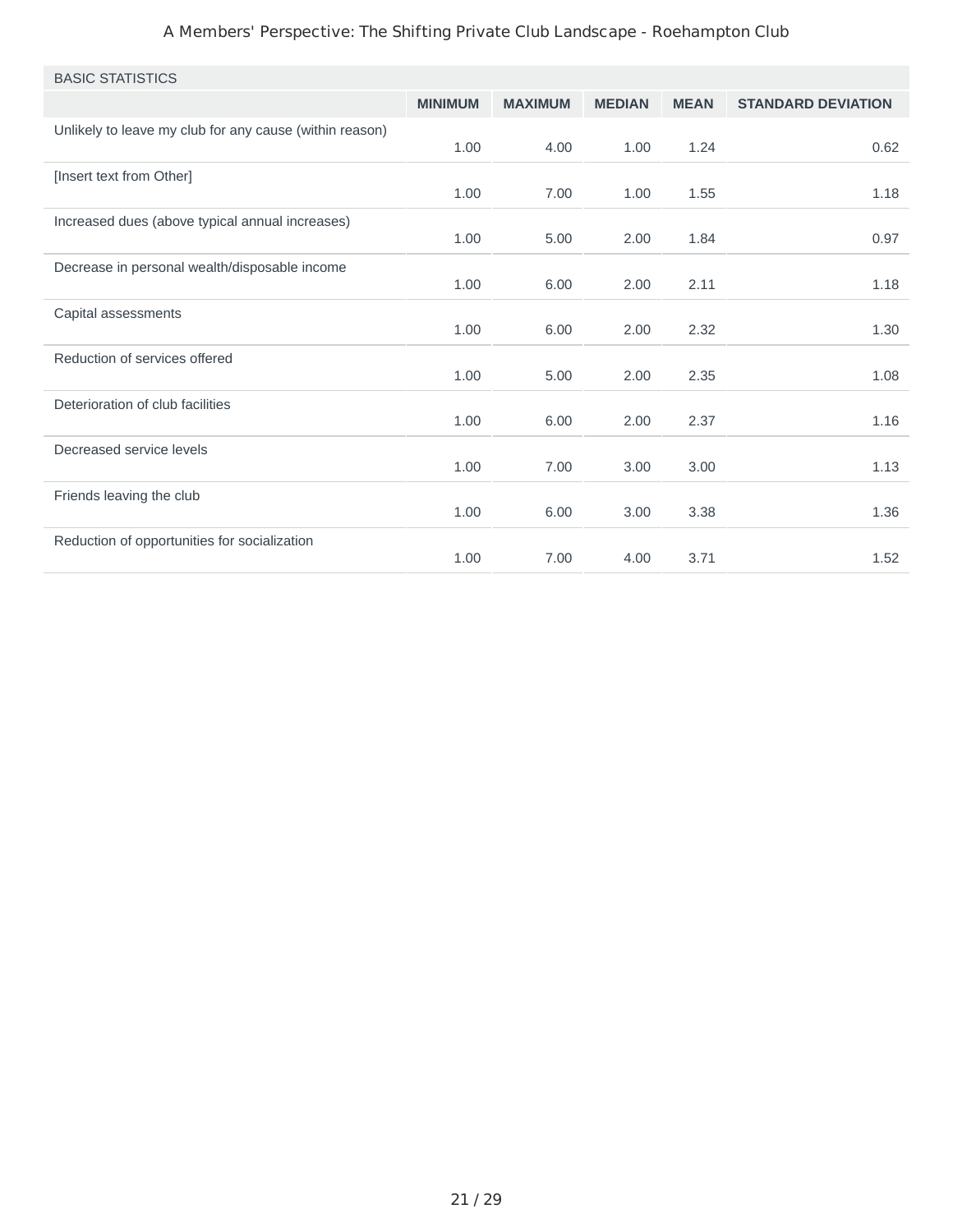Q20 In the wake of the COVID-19 Pandemic, what aspects, if any, of your club experience do you believe will become more important or less important to you moving forward (please select an option for each service/amenity):

Answered: 563 Skipped: 42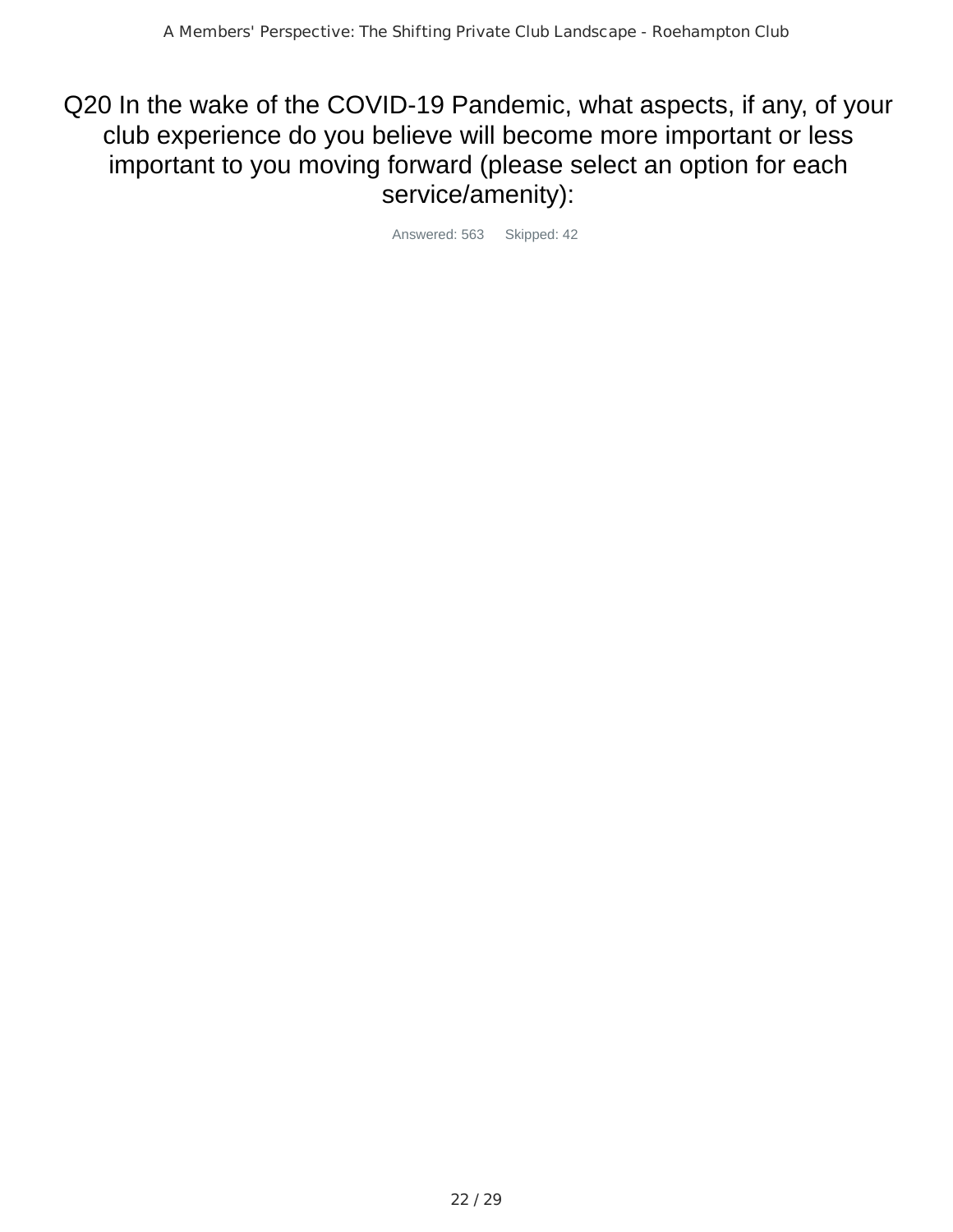



23 / 29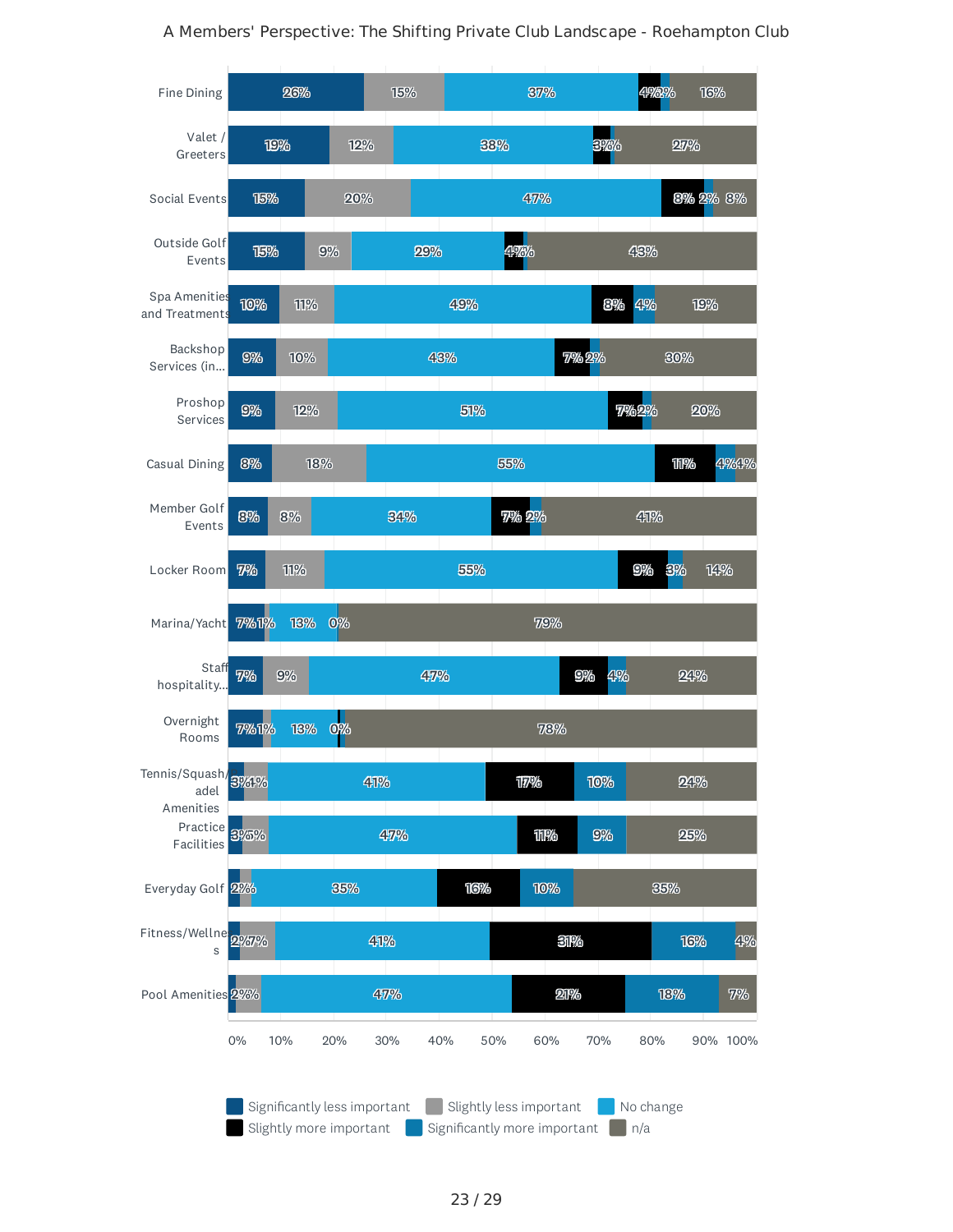#### A Members' Perspective: The Shifting Private Club Landscape - Roehampton Club

|                                                                             | <b>SIGNIFICANTLY</b><br><b>LESS</b><br><b>IMPORTANT</b> | <b>SLIGHTLY</b><br><b>LESS</b><br><b>IMPORTANT</b> | <b>NO</b><br><b>CHANGE</b> | <b>SLIGHTLY</b><br><b>MORE</b><br><b>IMPORTANT</b> | <b>SIGNIFICANTLY</b><br><b>MORE</b><br><b>IMPORTANT</b> | <b>N/A</b>  | <b>TOTAL</b> |
|-----------------------------------------------------------------------------|---------------------------------------------------------|----------------------------------------------------|----------------------------|----------------------------------------------------|---------------------------------------------------------|-------------|--------------|
| Fine Dining                                                                 | 26%<br>137                                              | 15%<br>81                                          | 37%<br>194                 | 4%<br>22                                           | 2%<br>10                                                | 16%<br>86   | 530          |
| Valet / Greeters                                                            | 19%<br>99                                               | 12%<br>63                                          | 38%<br>195                 | 3%<br>16                                           | 1%<br>$\overline{4}$                                    | 27%<br>138  | 515          |
| <b>Social Events</b>                                                        | 15%<br>79                                               | 20%<br>107                                         | 47%<br>254                 | 8%<br>43                                           | 2%<br>10                                                | 8%<br>43    | 536          |
| <b>Outside Golf Events</b>                                                  | 15%<br>75                                               | 9%<br>45                                           | 29%<br>148                 | 4%<br>18                                           | 1%<br>4                                                 | 43%<br>221  | 511          |
| Spa Amenities and<br>Treatments                                             | 10%<br>51                                               | 11%<br>55                                          | 49%<br>254                 | 8%<br>41                                           | 4%<br>21                                                | 19%<br>100  | 522          |
| Backshop Services (incl.<br>starters and marshals)                          | 9%<br>49                                                | 10%<br>51                                          | 43%<br>225                 | 7%<br>36                                           | 2%<br>9                                                 | 30%<br>155  | 525          |
| <b>Proshop Services</b>                                                     | 9%<br>48                                                | 12%<br>63                                          | 51%<br>273                 | 7%<br>35                                           | 2%<br>9                                                 | 20%<br>105  | 533          |
| <b>Casual Dining</b>                                                        | 8%<br>46                                                | 18%<br>98                                          | 55%<br>298                 | 11%<br>62                                          | 4%<br>21                                                | 4%<br>21    | 546          |
| <b>Member Golf Events</b>                                                   | 8%<br>40                                                | $8\%$<br>43                                        | 34%<br>177                 | 7%<br>38                                           | 2%<br>11                                                | 41%<br>211  | 520          |
| Locker Room                                                                 | 7%<br>38                                                | 11%<br>60                                          | 55%<br>293                 | 9%<br>50                                           | 3%<br>15                                                | 14%<br>73   | 529          |
| Marina/Yacht                                                                | 7%<br>34                                                | $1\%$<br>4                                         | 13%<br>61                  | $0\%$<br>0                                         | $0\%$<br>$\overline{c}$                                 | 79%<br>376  | 477          |
| Staff hospitality (i.e.<br>personal interactions and<br>high-touch culture) | 7%<br>34                                                | 9%<br>44                                           | 47%<br>239                 | 9%<br>46                                           | 4%<br>18                                                | 24%<br>123  | 504          |
| Overnight Rooms                                                             | 7%<br>33                                                | 1%<br>6                                            | 13%<br>61                  | 0%<br>$\overline{2}$                               | $1\%$<br>5                                              | 78%<br>372  | 479          |
| Tennis/Squash/Padel<br>Amenities                                            | 3%<br>17                                                | 4%<br>23                                           | 41%<br>213                 | 17%<br>88                                          | 10%<br>51                                               | 24%<br>127  | 519          |
| <b>Practice Facilities</b>                                                  | 3%<br>15                                                | $5\%$<br>26                                        | 47%<br>243                 | 11%<br>59                                          | $9\%$<br>48                                             | 25%<br>127  | 518          |
| Everyday Golf                                                               | $2\%$<br>13                                             | $2\%$<br>12                                        | 35%<br>188                 | 16%<br>84                                          | 10%<br>53                                               | 35%<br>185  | 535          |
| Fitness/Wellness                                                            | $2\%$<br>13                                             | 7%<br>35                                           | 41%<br>218                 | 31%<br>164                                         | 16%<br>86                                               | $4\%$<br>20 | 536          |
| Pool Amenities                                                              | $2\%$<br>$\mathsf 9$                                    | 5%<br>25                                           | 47%<br>253                 | 21%<br>114                                         | 18%<br>95                                               | 7%<br>37    | 533          |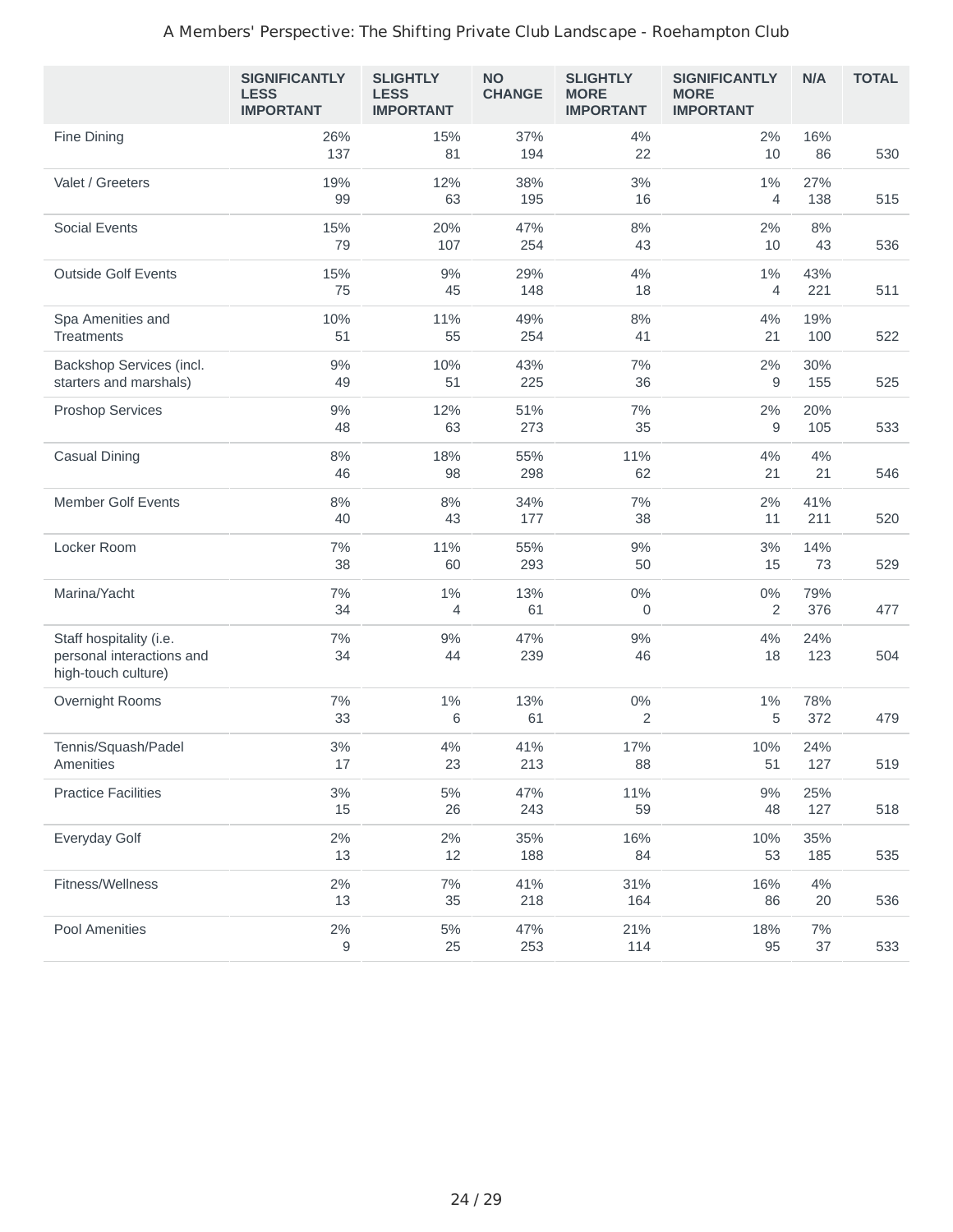#### Q21 Which of the following do you believe to be key risks to the financial sustainability of your club in the next 18 months:(If you do not feel sufficiently informed to answer, please skip to the next question)



Answered: 468 Skipped: 137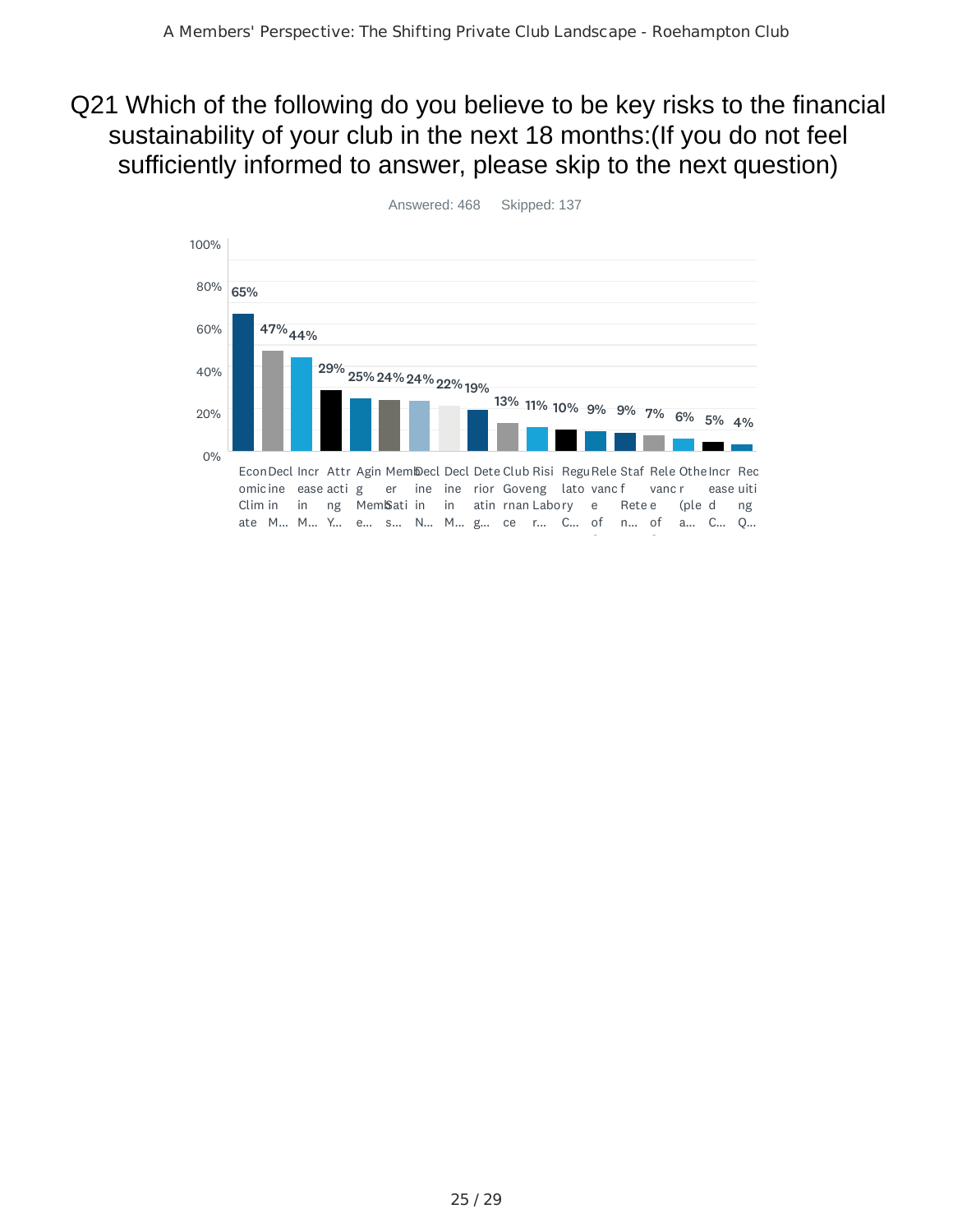#### A Members' Perspective: The Shifting Private Club Landscape - Roehampton Club

| <b>ANSWER CHOICES</b>                  | <b>RESPONSES</b> |     |
|----------------------------------------|------------------|-----|
| Economic Climate                       | 65%              | 305 |
| Decline in Member Spending             | 47%              | 222 |
| Increase in Membership Resignations    | 44%              | 208 |
| <b>Attracting Young Members</b>        | 29%              | 136 |
| Aging Membership                       | 25%              | 118 |
| <b>Member Satisfaction</b>             | 24%              | 114 |
| Decline in New Membership Sales        | 24%              | 113 |
| Decline in Member Use of Club          | 22%              | 101 |
| <b>Deteriorating Facilities</b>        | 19%              | 91  |
| Club Governance                        | 13%              | 63  |
| <b>Rising Labor Costs</b>              | 11%              | 53  |
| <b>Regulatory Climate</b>              | 10%              | 48  |
| Relevance of Club Amenities            | 9%               | 44  |
| <b>Staff Retention</b>                 | 9%               | 41  |
| Relevance of Club to the Entire Family | 7%               | 35  |
| Other (please specify)                 | 6%               | 28  |
| Increased Competition in the Market    | 5%               | 22  |
| <b>Recruiting Qualified Staff</b>      | 4%               | 17  |
| Total Respondents: 468                 |                  |     |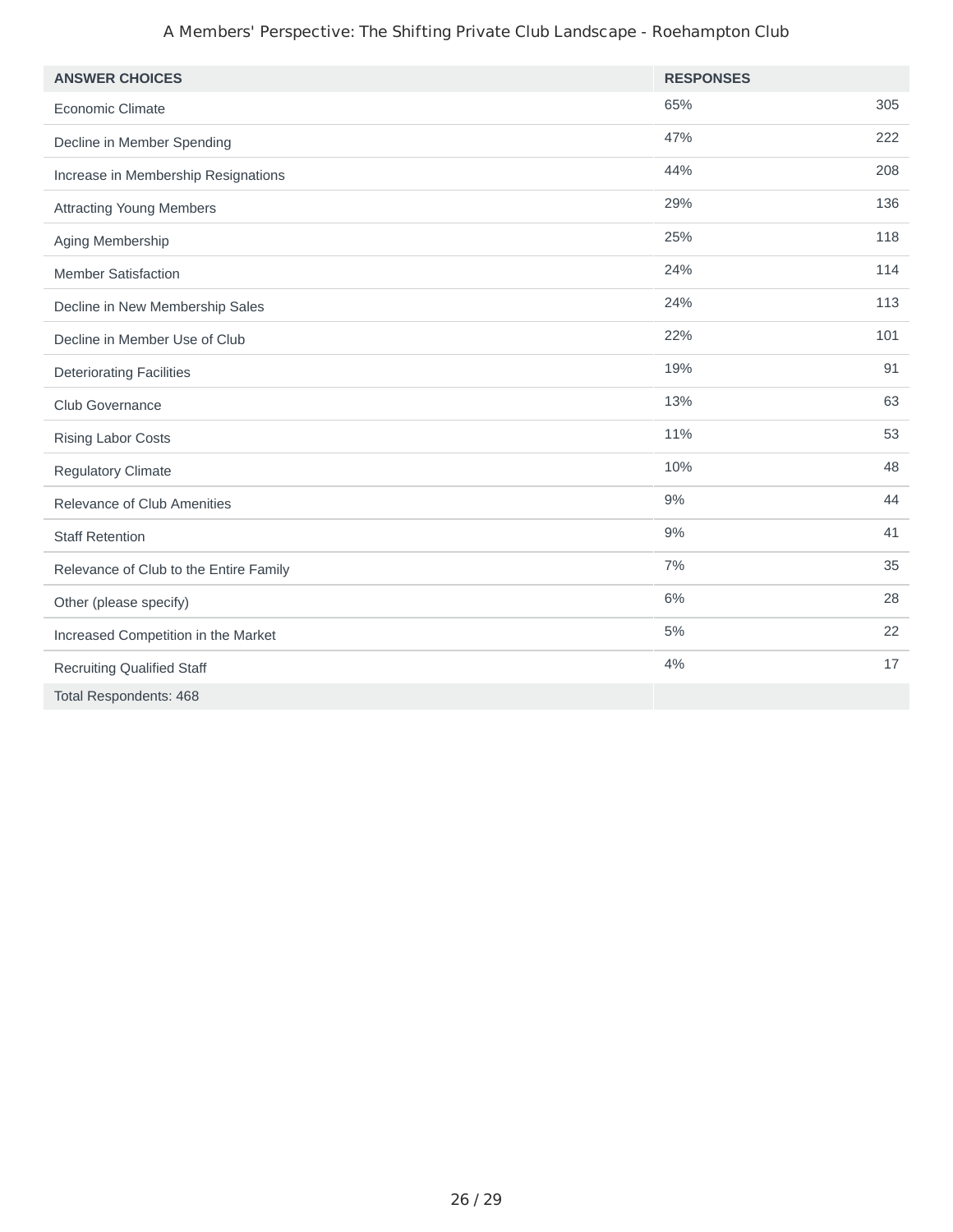#### Q22 How well do you feel your club has performed through the COVID-19 crisis?



 $1\%$  3  $1\%$  3  $2\%$  13 4% 23  $3\%$  14 9% 49 9% 50  $12\%$  67 24% 133  $12\%$  67 23% 128 TOTAL 550 **ANSWER CHOICES RESPONSES** 0 ("Very Poorly") 1 2 3 4 5 6 7 8 9 10 ("Excellent")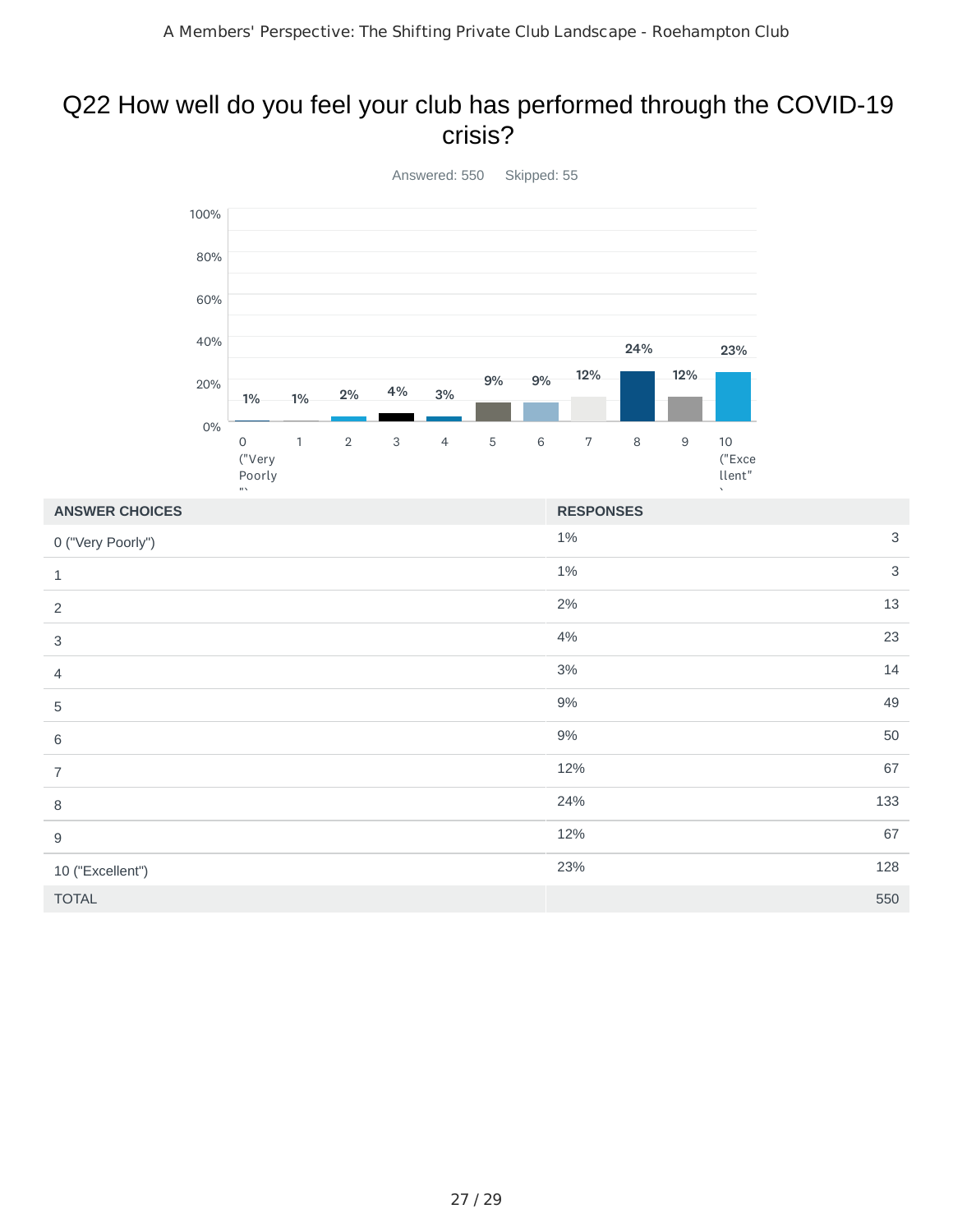## Q23 If your club could open tomorrow and return to full operations (or is now open), which statement below best describes how you would approach returning to the Club?



| <b>ANSWER CHOICES</b>                                                                                                              | <b>RESPONSES</b> |     |
|------------------------------------------------------------------------------------------------------------------------------------|------------------|-----|
| I would return (or have already returned) and use the club as I normally do                                                        | 36%              | 200 |
| I would return (or have already returned) so long as social distancing is maintained and all government guidelines are<br>enforced | 56%              | 313 |
| Not until the Club had been operational 'without issues' for a trial period                                                        | 4%               | 23  |
| Not until rigorous virus testing capabilities are available                                                                        | 3%               | 15  |
| Not until a vaccine is available                                                                                                   | $1\%$            | 3   |
| <b>TOTAL</b>                                                                                                                       |                  | 554 |